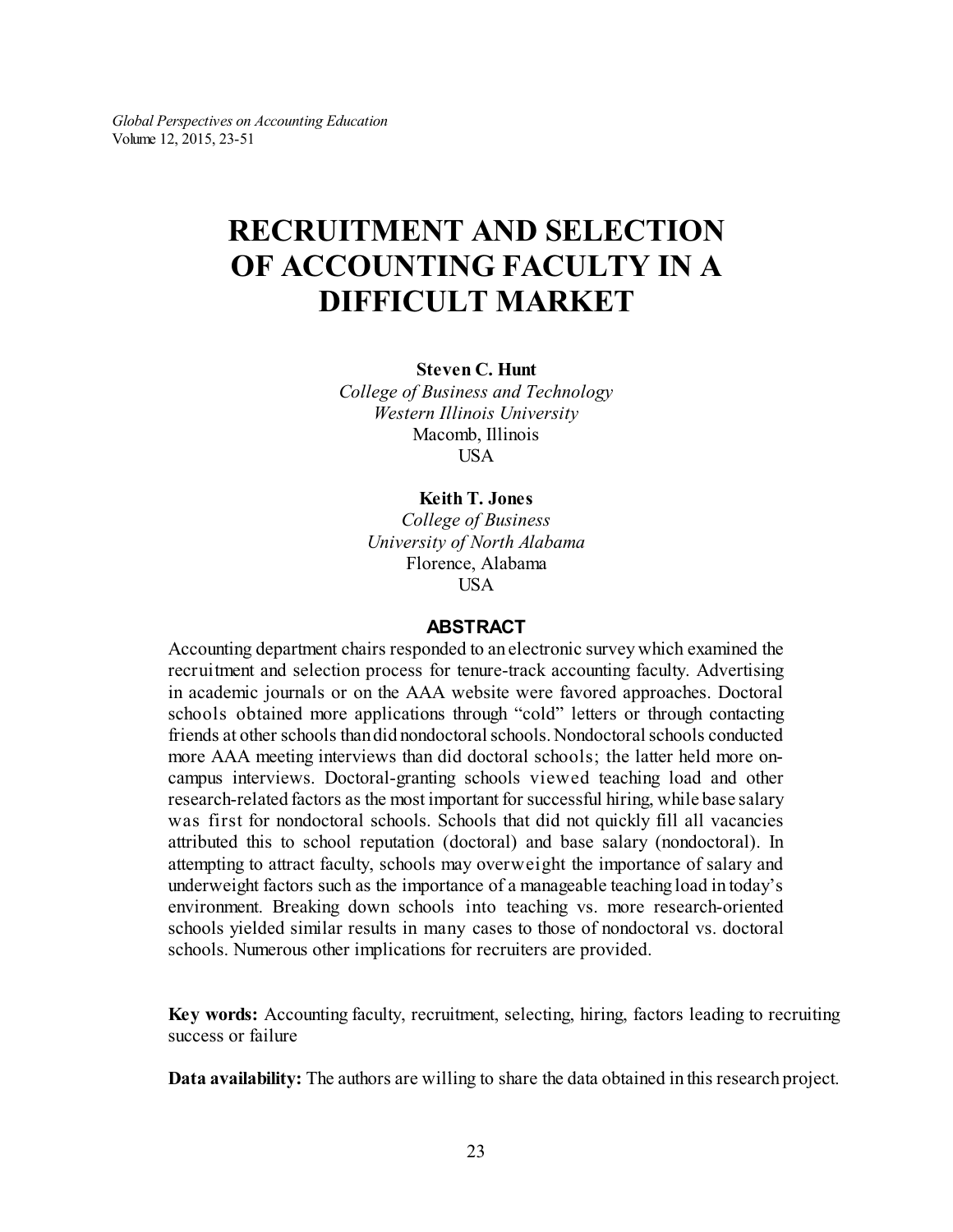## **INTRODUCTION**

The success of a school's accounting program depends on its faculty. Recruiting the best faculty should improve the teaching, research, cohesiveness, and reputation of the accounting department. Hiring someone who is less he success of a school's accounting programdepends on its faculty. Recruiting the best faculty should improve the teaching, research, cohesiveness, and reputation of the accounting department. Hiring someone who is less than a good fit with the institution may fill a vacancy, the very best, is problematic in today's faculty market.

A "seller's market" exists for accounting faculty (Hunt et al., 2009; Fogarty and Holder, 2012). Schools are locked in a fierce "war for talent" (Chapman et al., 2005). One reason for the accounting faculty shortage is the retirement of "baby boomers." An American Institute of Certified Public Accountants (AICPA)/American Accounting Association (AAA) report (summarized by Plumlee et al., 2006) indicated that 500 to 700 accounting faculty retire every year. While new US doctoral production is up from a low of 105 in 2003, the 133 awarded in 2011 (Hasselback, 2012) are clearly inadequate to meet the needs of the profession. The shortage is exacerbated in the US by the finding that an estimated 40% of accounting PhDs earned in the US are by foreign nationals who will return to their home countries (Ruff et al., 2009). A large majority of those earning PhDs in the UK will return to their home countries (Beattie and Smith, 2012). The problem is so severe and seemingly intractable that it has been called a "permanent 'seller's market'" (Fogarty and Hogan, 2013).

The accounting faculty shortage in the US is exacerbated by the increasing popularity of accounting as an undergraduate major, creating more demand for accounting faculty. The number of accounting graduates and enrollments both increased by 19% from2005 to 2008 (O'Reilly-Allen and Wagaman, 2008).

Accreditation is another factor driving the demand for those with accounting doctorates. The Association to Advance Collegiate Schools of Business (AACSB) accreditation rules require a certain percentage of faculty to be in the "scholarly academic" or "practicing academic" categories, one requirement for which is typically having a PhD or DBA. <sup>1</sup> Eighty-three percent of US graduates in masters and bachelors programs are fromschools with business AACSB accreditation, while 40% are from schools with separate accounting accreditation. Failure to hire tenure-track faculty could lead to increased use of adjuncts or lecturers, causing possible problems with maintaining or achieving AACSB accreditation. The AACSB has expanded its accreditation efforts outside the US in recent years. For example, many Australian schools have achieved or are pursuing AACSB accreditation. Since many such schools previously hired non-doctoral practitioners as faculty, a shortage of accounting faculty has resulted (Lightbody, 2010).

The number of PhDs in accounting awarded in the UK is growing rapidly, partially due to the ability of all institutions of higher education to offer such degrees. This may help UK schools to meet the need for PhDs as required by the UK government (Beattie and Smith, 2012). However, concerns remain about the quality of some such new faculty (THES, 2009).

Although countries may differ as to the causes, the shortage of qualified PhDs in accounting appears to be a serious issue in many areas of the world. Competition for desirable faculty has led US universities and colleges to offer high salaries and other benefits and reduced teaching loads for the first several years. Some schools may believe they lack the resources to effectively compete. On

<sup>1</sup>The percentage is determined by a variety of factors, including the size and mission of the business program (AACSB, 2013a).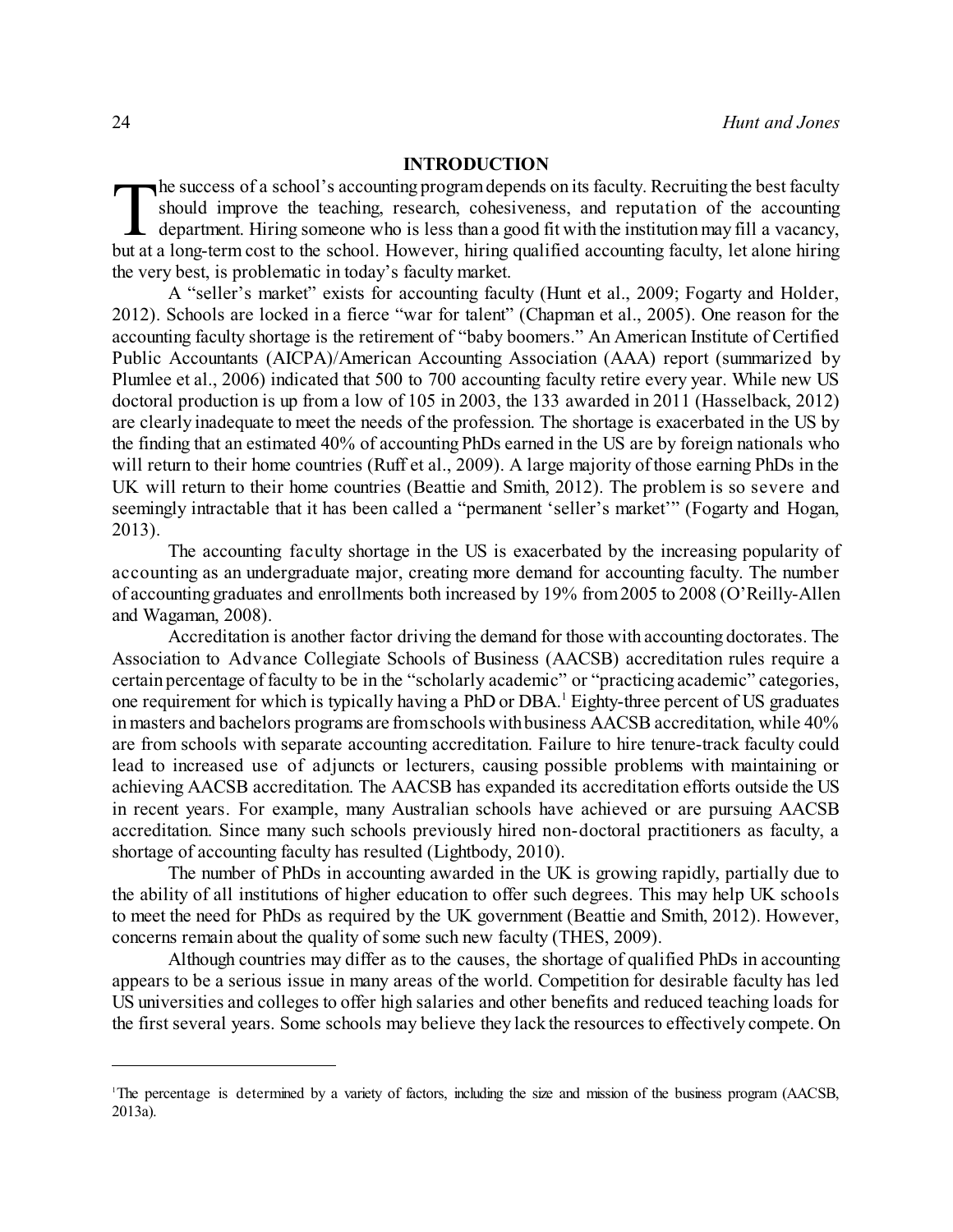the other hand, schools in the UK and Australia are dealing with problems of relatively low salaries and increasing workload for accounting faculty, making faculty recruitment difficult (Beattie and Smith, 2012; Cappoletto, 2010).

As noted earlier, a number of studies have examined the accounting faculty shortage. Others (e.g., Hunt et al., 2009; Eaton and Hunt, 2002; Eaton and Nofsinger, 2000) have examined the job search activities of accounting and business faculty. However, despite the current vital importance of accounting faculty recruitment, the authors know of no published study examining in detail the hiring process for tenure-track accounting faculty from the viewpoint of the school, and the factors believed important in success or failure of schools' searches.<sup>2</sup> The current exploratory research provides an extensive empirical examination of these issues. Information obtained may help in designing further, specialized studies as well as in helping schools in successfully competing for a limited number of desirable faculty.

This research has several major objectives. A key objective is determining how universities obtain applicants from a variety of approaches, such as placing advertisements in publications. Knowledge of methods that competitors use to obtain applicants should help in designing a recruitment strategy. Another objective is to examine how schools use phone, conference, and oncampus interviews to select preferred applicants.

Additional objectives are to examine schools' success in hiring and to identify factors that accounting department heads or business deans believe led to such success. These can be compared to previous applicant-based researchto assess whether schools' and applicants' levels ofimportance are congruent. Greater understanding of how schools have successfully attracted faculty could be useful in better promoting a school or department to potential faculty. Another objective is to examine factors perceived as leading to lack of success in hiring; these may be helpful to schools looking to overcome them, or in the case of items that cannot be changed, such as location, ways to market their schools more effectively.

Due at least partly to differences in prestige and/or resources, schools with varying missions may differ in success levels, recruitment approaches and the factors contributing to success; knowledge of such differences may help recruiters to better compete with similar schools for desirable accounting faculty. Therefore, we examine differences between doctoral and nondoctoral schools, as well as primary orientation, i.e., teaching vs. research/balanced.<sup>3</sup>

The final objective is to determine what steps recruiters are taking to improve their future hiring success. Such information may provide useful guidance to other colleges.

The rest of the paper is organized as follows. The next section reviews the relevant literature and presents the research questions. Next, we present the research methodology and results. The final section discusses implications of the results, describes limitations of the research, and suggests avenues for further research.

<sup>2</sup>The vast majority of work on this subject has been in human resource/management area and unrelated to hiring university faculty. Accounting faculty are very different from faculty in many liberal arts disciplines, where large supply results in even schools with limited resources being able to hire top candidates (Medina, 2012). It has been common to treat accounting faculty recruitment (from the applicant's viewpoint) separate from even research done regarding recruitment of other business faculty (e.g., Eaton and Hunt, 2002; Hunt et al., 2009; Fogarty and Hogan, 2013).

<sup>&</sup>lt;sup>3</sup>Research-oriented schools might be seen, on average, as having greater prestige from a faculty recruiting standpoint than schools that are explicitly teaching institutions.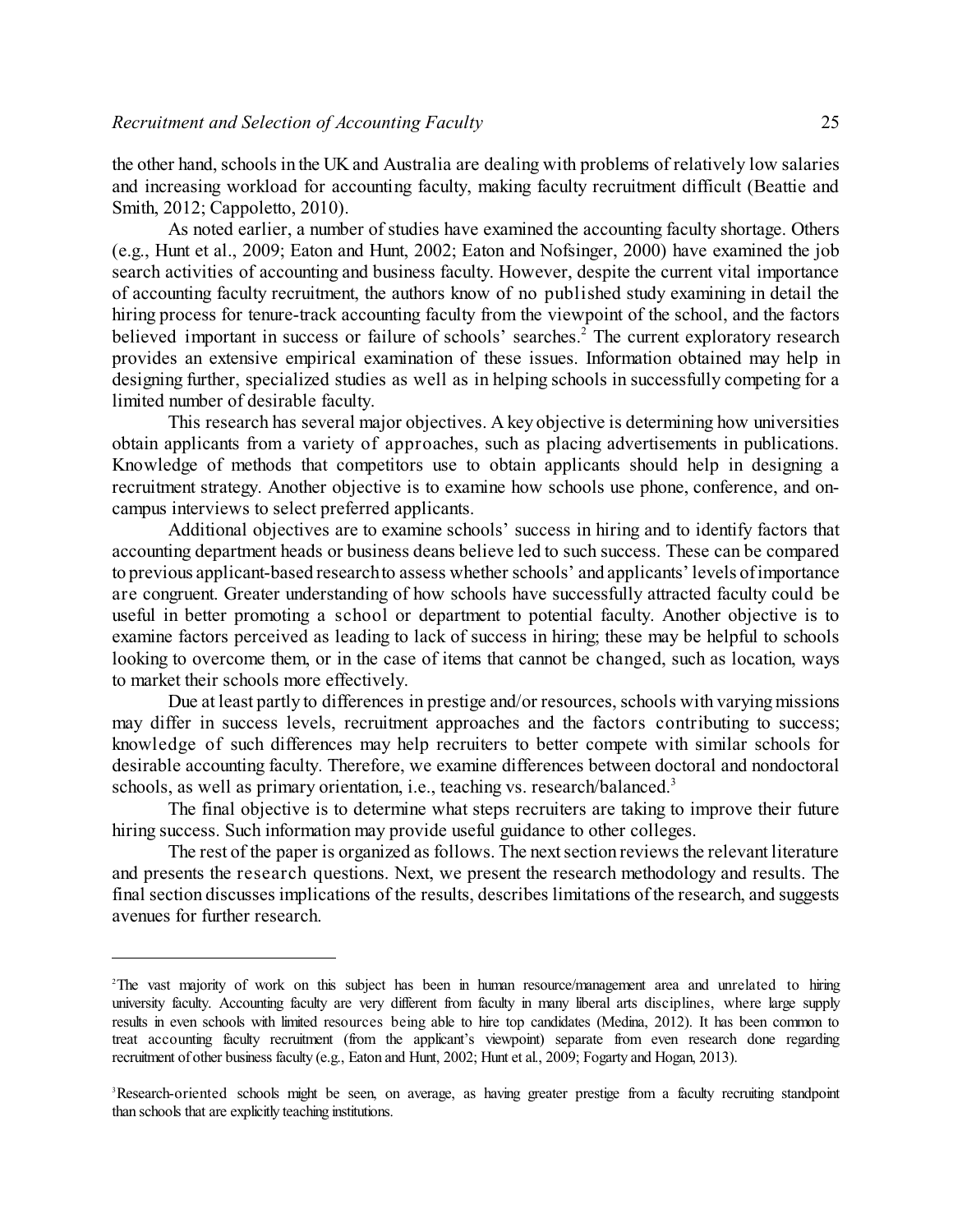#### **LITERATURE REVIEW AND RESEARCH QUESTIONS**

Due to the very limited research performed in the details of faculty recruiting, a considerable amount of the literature discussed below is from the general employee recruitment literature. Those articles relating instead to faculty recruitment in general, business faculty recruiting, and recruiting of accounting faculty are so identified.

## **Recruitment**

The process of hiring can be divided into recruiting and selection. Recruiting includes activities that affect the decision-making of potential and actual applicants (Barber, 1998), along with the generation of an applicant pool, while selection involves the narrowing of the pool and the ultimate choice of the best candidate(s). The techniques a school uses (its "marketing mix") will determine the size and quality of the applicant pool and, thus, are important to the school's ultimate success (Breaugh and Starke, 2000). Therefore, recruiting is crucial, as a decision not to apply is essentially equal to a rejection decision (Collins and Stevens, 2002).

Job seekers' perceptions of an organization may be critical in determining a school's hiring success. Cable and Turban (2003) developed a model in which job seekers' perceptions are based on familiarity with the organization, general organization reputation, and recruitment advertisements. Developing a positive reputation (long-term) and determining proper advertising techniques (short-term) should be particularly useful in attracting quality applicants.

## *Organizational Reputation Effects*

Organizational reputation may significantly affect an organization's ability to generate a high-quality applicant pool and the methods used to generate this pool. In the recruitment literature, organizational image or reputation is seen as consisting of general reactions toward a company (Gatewood et al., 1993) and beliefs about attributes of the firm that may be difficult to determine before accepting a position (Cable and Turban, 2003; Belt and Paolillo, 1982). Turban and Cable (2003) found that organizations with better reputations attracted more applicants, and some evidence existed for the proposition that they attracted better applicants.<sup>4</sup>

Reputation for doctoral schools has been examined largely by research productivity. A number of such measures in the accounting area are described in Fogarty and Markarian (2007). Fogarty and Hogan (2013) indicated that, for nondoctoral schools, reputation may be demonstrated by hiring faculty from prestigious PhD programs. Thus doctoral schools and other research-oriented schools might be considered to have an advantage in reputation.

#### *Methods of Generating Awareness and Interest*

The source of employment information is a key factor that influences an individual's initial attraction to the organization (Barber, 1998; Rynes and Cable, 2003; Zottoli and Wanous, 2000). Most research has focused on organization-dependent sources such as advertising. (Breaugh and Starke, 2000; Cable and Turban, 2003). However, other methods might be used to obtain an applicant pool. These include direct solicitation to targeted individuals, requests for referrals, and receiving letters cold (not in response to an advertisement), among others.

<sup>4</sup>They used five measures such as GPA and work skills and found that applicant quality was related to reputation for three of the five applicant quality measures.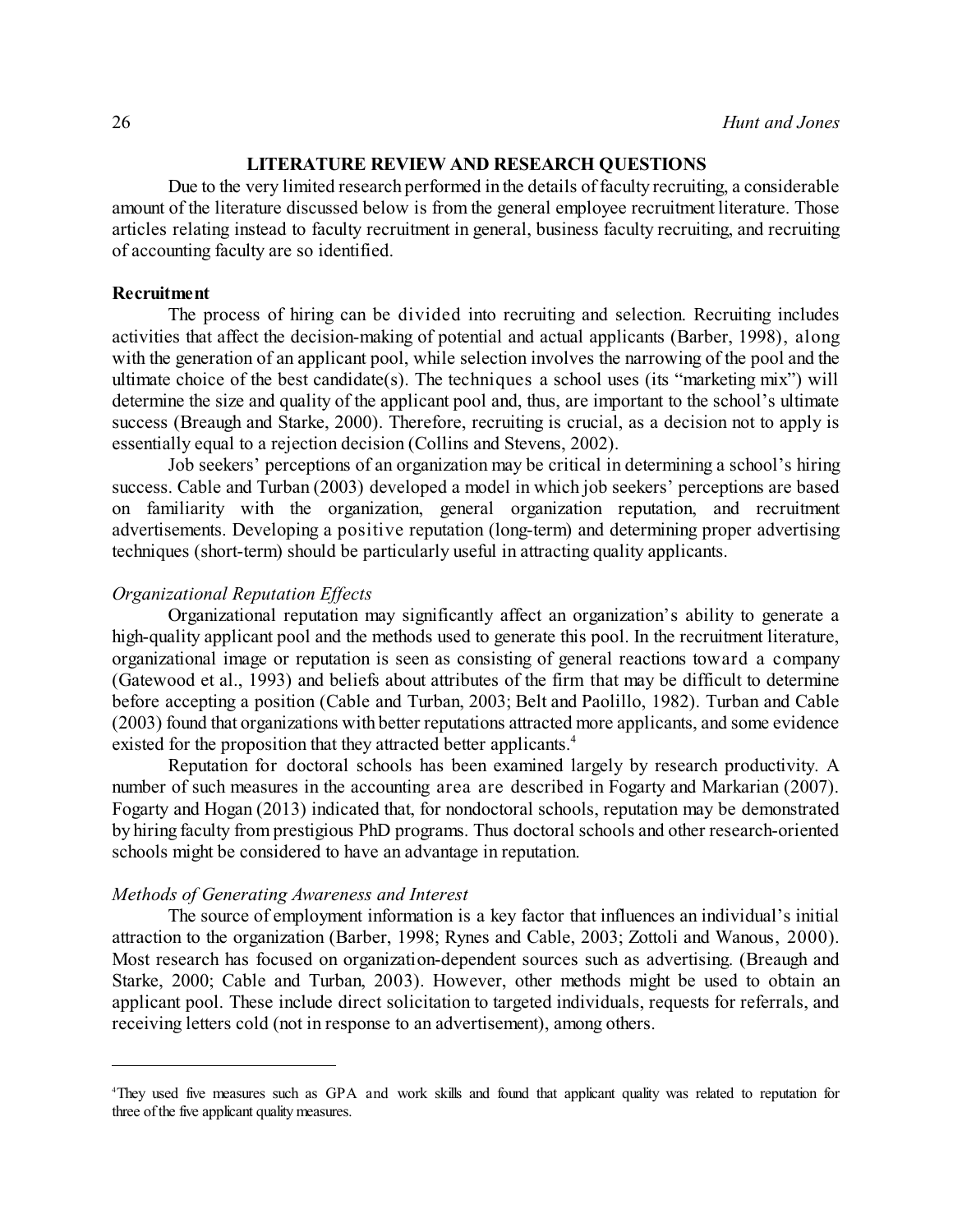## *Recruitment and Selection of Accounting Faculty* 27

Advertising, as in the *Chronicle of Higher Education* or *The Accounting Review* or on the AAA website, is a way to reach a wide range of potential applicants. However, advertising costs money. An AICPA/AAA study (AAA, 2005) found that one-quarter of the schools surveyed spent nothing on advertising. The most common expenditure range was from \$-0- to \$2,500.<sup>5</sup>

Breaugh and Starke (2000) noted that direct mail and referrals may be more effective than advertisements in attracting potential employees. With limited numbers of accounting PhDs being awarded each year, schools might wish to send position announcements to targeted existing faculty, who might not be actively seeking a new position. A comparison of two studies of accounting faculty job search (Eaton and Hunt (2002) and Hunt et al. (2009)) reveals much greater mobility of existing accounting faculty in the later study, perhaps due to sharp increases in accounting faculty salaries. A recent AACSB study (AACSB, 2013b) found that over half of new hires in accounting were faculty from other schools.

Early in the job search process, potential applicants may rely heavily on information from others (Collins and Stevens, 2002). Such information is more likely to result in an individual's applying for a position if it is communicated by someone perceived as having high expertise (Van Hoye and Lievens, 2009). Since PhD committee members and colleagues would likely be influential information sources, asking such individuals to promote one's school with PhD students or current faculty might be effective in obtaining desirable applicants.

Breaugh and Mann (1984) suggest that direct application by candidates (not in response to a position announcement) may indicate that they have done considerable research on potential employers and view the organization as possibly being a good fit with their skills, interests, and needs. Strong school or department reputation might lead to more unsolicited applications. Hunt et al. (2009) found that new accounting PhDs were approximately equally likely to contact schools cold as to respond to a job announcement.

The prestige of an applicant's PhD program is important in selection by prestigious schools (Perlman and McCann 1996). Bedeian and Feild (1980) found that 88% of the management faculty of such schools had obtained their degrees from others among the top 24 schools. Similar results were found in accounting (Fogarty et al., 2011; Nikolai and Bazley, 1977; Bazley and Nikolai, 1975). Thus, doctoral schools might be more likely to obtain applicants by directly contacting PhD candidates from such schools or asking faculty at such schools to refer top PhD students. Such practices might well be emulated by less prestigious schools that "compete for institutional legitimacy by adopting the norms of more prestigious organizations" (Youn and Gamson, 1994, p. 189), applyingDiMaggio and Powell (1983) to academic faculty search. The above discussionleads to the first research question:

**RQ1:** Do the methods of obtaining a pool of applicants differ by type of school?

#### **Selection**

The selection stage begins with reducing the applicant pool by eliminating those who do not have the appropriate degree, researchrecord, or teachingspecialization. It continues with the ranking of remaining applicants in terms of various attributes desired by the school. It ends with the acceptance of an offer by a qualified applicant.

<sup>&</sup>lt;sup>5</sup>Due to legal requirements, public schools may be more likely than private schools to advertise.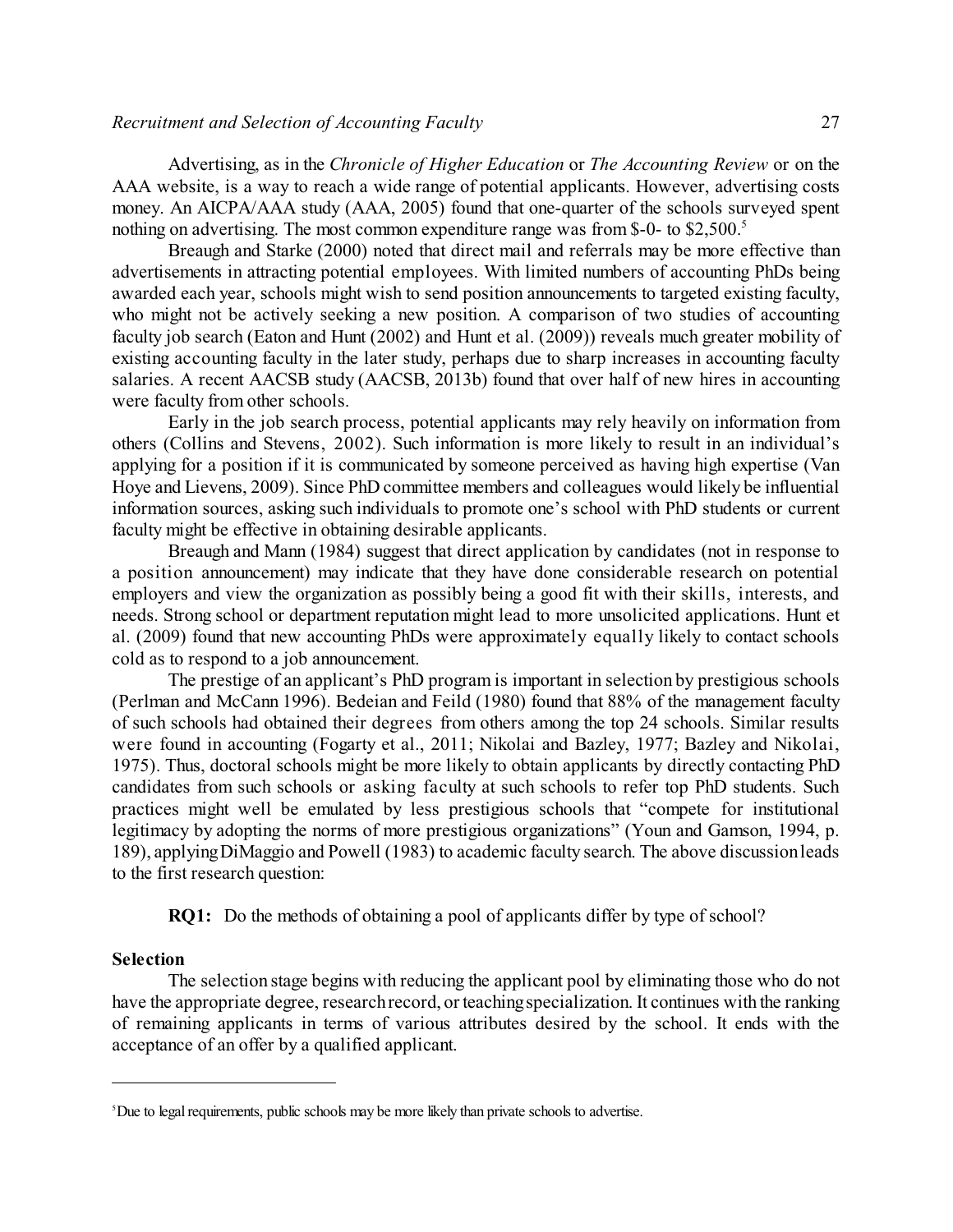Interviews are part of the selection process. Schools choose the most desirable applicants from the pool to conduct interviews. Many schools use telephone interviews as a pre-selection device, subsequent to (or in lieu of) interviews at a conference and prior to interviews on campus. Since the interview may be used to persuade qualified applicants to continue to demonstrate interest, it has also been seen as a recruitment device (Rynes, 1989).

The AAA national convention has long been seen as a useful venue for initial face-to-face interviews. However, participation by applicants and schools has varied widely. Hunt et al. (2009) reported that only a third of job candidate respondents interviewed at this venue, compared to 68% in Eaton and Hunt (2002) and 65% in Ostrowski (1986). The number of applicant resumes on file at the annual meeting dropped from 180 in 1993 to 96 in 2007, while the number of schools recruiting increased from 110 to 222. However, in 2010, 2011, and 2012, respectively, there were 133, 158, and 138 applicant resumes on file and only 119, 133, and 117 recruiting through the AAA national meeting placement center (AAA, 2011; AAA, 2012). This change, which should help participating schools to better obtain interviews with desirable potential faculty, may be due to more current faculty attempting to relocate to take advantage of high market salaries, schools' disappointment with the previously low ratio of applicants to schools, budgetary constraints in lean economic times, or a combination of these factors.

One might expect numbers and types of interviews to vary by type of school. Due to reputation effects, doctoral and other research-oriented schools may be more selective of those they choose to interview (Fogarty and Saftner, 1993), or the types ofinterviews may differ. For example, such schools may feel that they can bypass the AAA Annual Meeting entirely for purposes of interviewing. Cost may affect interviewing strategies as well. For example, doctoral schools may be assumed to have, on average, greater financial resources to bring candidates to campus, partly through research workshops in which the speaker also discusses potential employment. The above discussion leads to the second research question:

**RQ2:** Does the number of various types of interviews conducted vary by school?

Given the limited supply of qualified faculty candidates in accounting, examination of schools' hiring success in recent years appears valuable. Higher prestige leads to the ability to hire accounting faculty from top schools, which frequently leads to ongoing recruiting success (Fogarty and Hogan, 2013). Doctoral and other research-oriented schools would be expected to have, on average, more prestige and resources.

Schools would prefer to be not merely effective in recruiting, but efficient as well. With the high competition among schools for desirable faculty, many universities might be expected to need to make multiple offers to obtain one acceptance. PhD-granting schools might be expected to have a higher acceptance-to-offer ratio. On the other hand, if doctoral schools are more selective, then their success levels may not necessarily be better than their nondoctoral counterparts because they are competing for a more elite pool. This leads to the following research questions:

**RQ3a:** Do success levels in obtaining tenure-track faculty vary by type of school?

**RQ3b:** Does the ratio of acceptances to offers vary by type of school?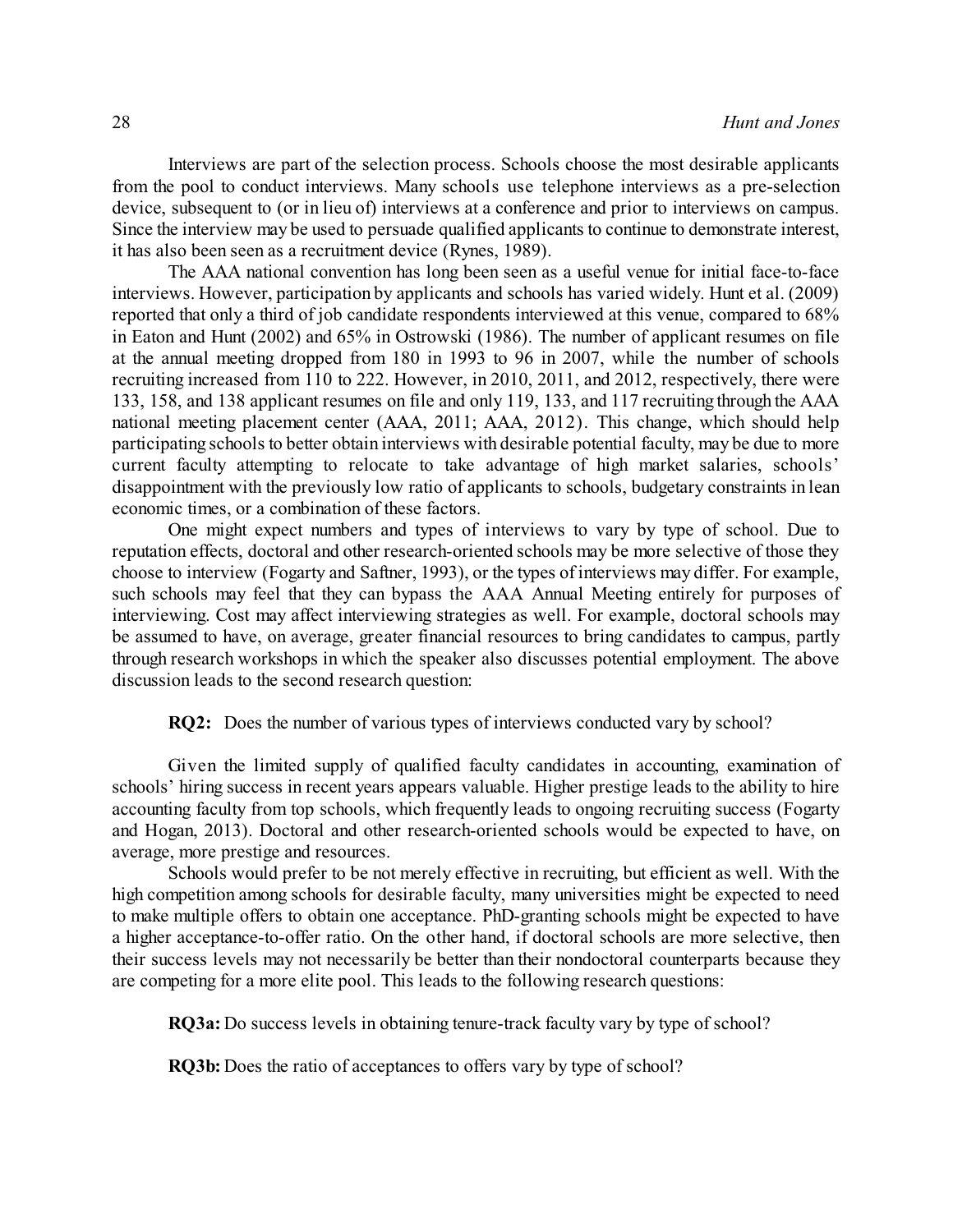## *Recruitment and Selection of Accounting Faculty* 29

Hiring success may vary by specialty. Plumlee et al. (2006) found that, of the five major accounting areas, auditing and tax accounted for the smallest percentages of PhD students, 7.4% and 5.9%, respectively. Thus, these two areas represent the greatest shortfall of potential faculty. On the other hand, financial accounting PhDs are granted in quantities that are much closer to meeting demand. New PhDs' teaching and research interests are heavily skewed toward financial accounting and reporting, partly due to availability of databases for research (Plumlee et al., 2006; Beattie and Smith, 2012). Therefore, one would expect schools to have greater success hiring financial accounting faculty than those specializing in audit or tax.

**RQ4:** Do success levels vary across accounting specializations?

## **Factors Affecting Recruiting Success or Failure – Studies of Applicant Perspectives**

Job applicants may consider numerous factors when choosing among possible positions. Such factors may include tangible rewards, such as high salaries, as well as intangible ones. For example, the reputation of an organization may affect job decisions, partly related to social identity theory (Turban and Cable, 2003; Dutton et al., 1994). Applicants who view an organization positively are likely to feel that they would maintain a positive self-image while holding that job and, thus, would be more likely to accept the position. They may also view a school positively for reasons other than overall organizational reputation, such as their identification with the school's unique mission, as discussed later in this section. The following paragraphs will summarize research related to various extrinsic and intrinsic factors associated with recruiting success.

Very little research has focused on schools' perceptions of factors that lead applicants to accept faculty positions. Verhaegen (2005) examined faculty recruitment factors that European business deans and faculty found important. Deans considered reputation of the school in the academic community, school innovativeness, stimulating peer community, and research release time most important. Faculty considered academic freedom, research time, geographic location of the school, and opportunities for professional development most important. Both groups considered salary as considerably less important.

A bit more research has focused on job selection by faculty applicants. Several studies have focused on preferences of job applicants across disciplines. Marsh and Stafford (1967) found that salary differences had less effecton job choices by academics than persons with the same specialties in other employment. This implies that intrinsic rewards should be more important, yetsalary is very important to academic job applicants. However, as Blau (1974) noted, everyone is affected by salary, but intrinsic rewards vary more with personal considerations since different individuals are more affected by different features of the job, such as location. Blau (1974) also found that large schools, which could offer higher salaries, were more successful at hiring top faculty, despite potential faculty's general preference for small class sizes and displeasure with the impersonal nature and bureaucracy of large schools.

Matier (1991) surveyed those who received offers in any discipline at two research institutions in a given year. Respondents chose not to accept the highest salary offer over one-third of the time. Eight of the ten most important items at each school were intangible benefits: reputation of institution, teaching assignments/opportunities, reputation of department, career advancement opportunities, reputation of associates, research opportunities, and rapport with departmental leaders. Teaching/research load was also important. Research funding and library facilities were others. Results indicated that decisions were influenced by minor differences on items that were not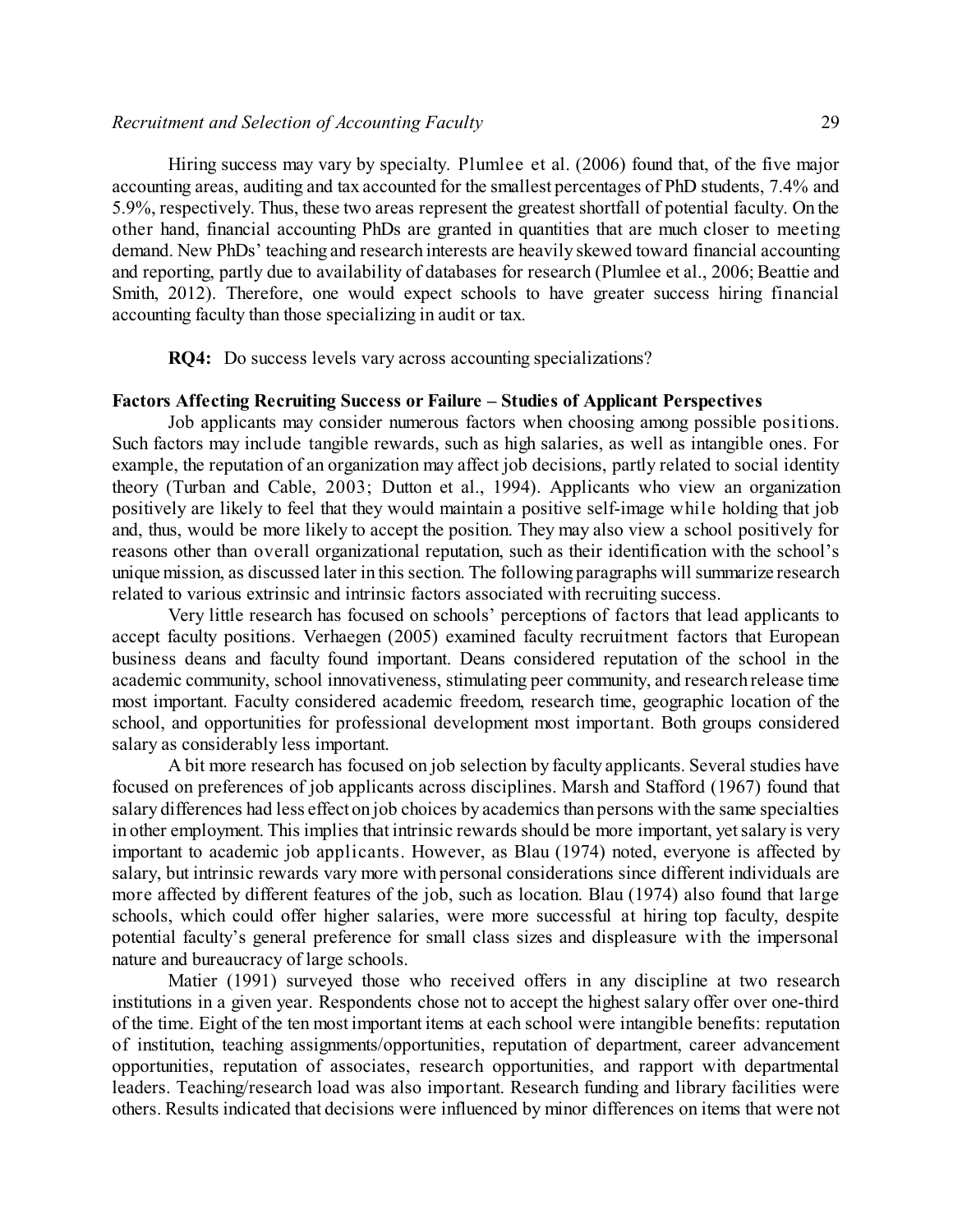necessarily highly ranked. Burke (1988) also found intangibles to be important, but noted the importance of geographical location as well.

Several studies have examined factors of importance to applicants in selecting academic positions in accounting (Hunt et al., 2009; Eaton and Hunt, 2002; Kida and Mannino, 1980; Holland and Arrington, 1987), management (Hunt, 2004), and finance (Eaton and Nofsinger, 2000). Most of this research was performed during a time in which conditions were more favorable for schools to hire faculty. Generally, the results inmanagement and finance were similar to those in accounting studies.

The accounting studies have examined differences between applicants going to doctoral vs. nondoctoral schools. In accounting education, having a doctoral program might be a reasonable proxy for reputation. Therefore, doctoral-granting schools might enjoy an advantage in hiring due to reputation effects. This could lead to differences in terms of factors of importance to selecting a position between those job candidates going to doctoral vs. nondoctoral schools. These studies did not directly examine differences based on teaching vs. more research-oriented schools. Differences would be expected based on Verhaegen (2005). For example, those applicants preferring researchoriented schools want to feel comfortable with themselves as productive researchers and thus may be more concerned with various forms of research support than would be faculty going to more teaching-oriented schools. The latter might be expected to be particularly concerned with issues such as class size and ability to teach desired courses.

Kida and Mannino (1980) examined hypothetical job decisions of PhD students and existing faculty. Research support was rated highest at doctoral schools but relatively low at nondoctoral schools. For the latter, geographical location of the school was the most important item. Holland and Arrington (1987) examined actual job decisions by accounting faculty. Personal and family matters dominated for those going to nondoctoral schools. Those individuals focused on spouse's happiness, family happiness, salary, quality of life, and geographic location. Those going to doctoral schools were particularly concerned about salary, the department chair, and research opportunities and support.

Eaton and Hunt (2002) examined factors of importance for actual job selection decisions of new PhDs and relocating faculty. Teaching load, compatibility with other faculty, and spouse's evaluation of the area were highly important. Those going to doctoral schools were considerably more concerned about research-oriented issues.

Compared to Eaton and Hunt (2002), Hunt et al. (2009) found relatively few major differences in the importance of various factors in selecting a position. Teaching load was the most important factor for new PhDs going to either doctoral or nondoctoral schools. Compatibility with other faculty was in the top five items for both groups. Base salary was fourth for those going to PhD schools and eleventh for those going to nondoctoral schools, a significant difference. Unlike the results of the previous study, research support was important both for those going to doctoral and to nondoctoral schools, perhaps indicating that nondoctoral schools also expect research output and that those who performquality research will be more mobile. Tenure criteria ranked second for those going to nondoctoral schools, but eighth for those going to PhD-granting institutions. The mean importance scores (on a 1-4 scale) were significantly different. This may indicate that those going to nondoctoral schools are looking for a more permanent position than those going to doctoral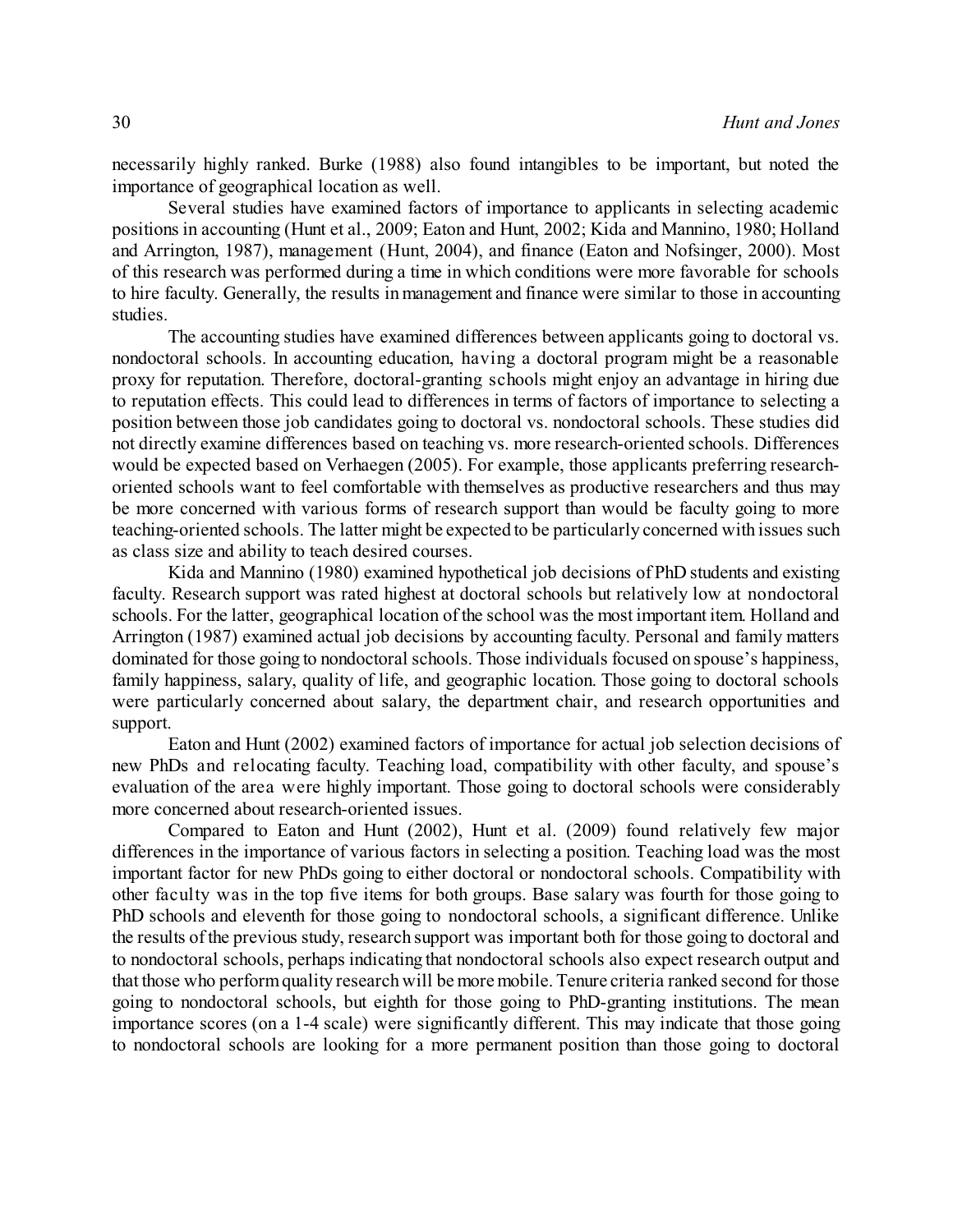schools.<sup>6</sup> Spouse's evaluation of the area was significantly more important for females and those going to nondoctoral schools. Relocating faculty going to doctoral schools ranked teaching load first, while those going to nondoctoral schools ranked it third, behind compatibility with other faculty and likelihood of obtaining tenure, although the means were not significantly different. Recruiters' perceptions of job applicants' factors of importance in selecting a position may not align with the views of candidates because the candidates may not share the full truth about why they accepted or rejected an offer. Recruiters' failing to understand what motivates applicants to select or reject offers could be a serious disadvantage in a seller's market. The above discussion leads to the following research questions:

- **RQ5a:** Do factors associated with success in hiring tenure-track faculty in the year of the vacancy differ by type of school?
- **RQ5b:** Do factors associated with failure to fill all tenure-track positions in the year the vacancy occurred differ by type of school?

Schools lacking the resources to offer high competitive salaries or reduced initial teaching loads may still hire desirable faculty. Signaling theory suggests that recruitment practices affect job choice decisions in that the treatment of an applicant during the interview provides information on how the individual might be treated later on the job (Rynes, 1991). Inviting faculty to bring spouses or partners, allowing an extra day for them to visit the community, or spending some extra time focusing on nonacademic pursuits (such as local sports, culture, etc.) would increase the cost of interviewing potential faculty, but might also increase the likelihood of recruitment success (Swartz et al., 2007). However, many schools seem to prefer to save money on interviews; a 2005 report (AAA, 2005) found that over 60% of the schools reported spending under \$2,500 per year for campus visits by all accounting faculty applicants combined. This leads to the final research question:

**RQ6:** What strategies are schools employing to improve their chances of success in hiring?

## **METHODOLOGY**

We will next discuss our approach to examining the above research questions. A survey was administered using Survey Monkey®, an online survey tool. We performed a limited pilot study by sending a draft of the survey to several department heads or heads of departmental recruiting committees, as well as other colleagues of the authors who had recent involvement in recruiting efforts, for their comments. These individuals made some helpful suggestions, which we incorporated into the survey instrument.

The survey first asked whether the school had attempted to hire one or more accounting faculty members in the last three years. Those who stated "no" were thanked for their help and directed out of the program Those who attempted to hire in the period of interest were asked a

<sup>6</sup>Zhou and Volkwein (2004) found significantly higher turnover among doctoral research schools than at comprehensive regional schools. Those with a greater expectation of leaving after a few years may be more concerned with research issues in order to remain marketable.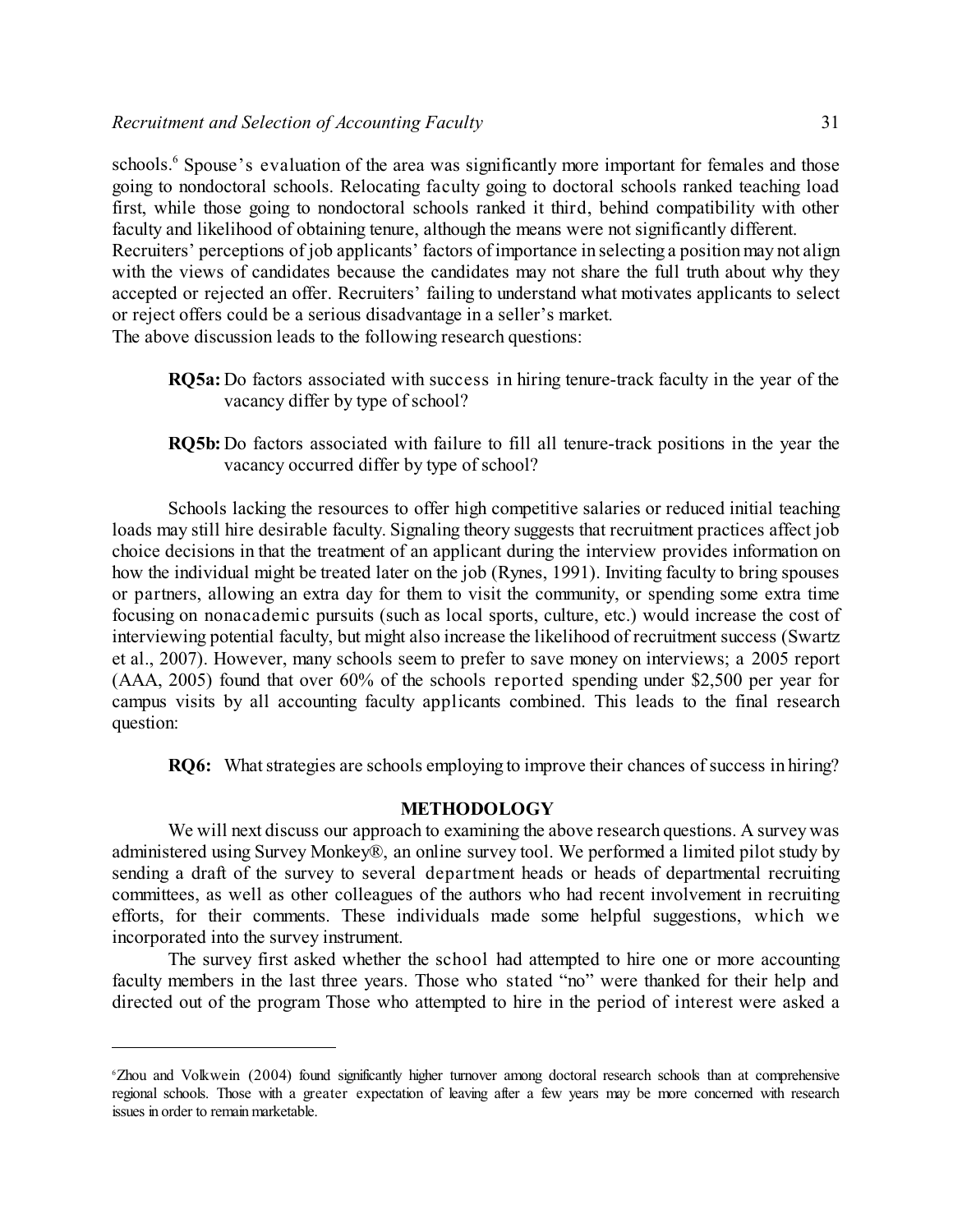number of demographic questions, such as degrees offered (Ph.D., Macc., BBA, etc.); public or private; and whether the primary focus was teaching, research, or equally weighted between the two. The survey then asked about their recruiting success, their methods of obtaining applicants, the types and number of interviews they conducted, and the factors that they believe affected their success or failure. The latter two areas asked for ratings of importance for twenty items, plus an "other" category. To facilitate comparisonwithearlier applicant-based research, we adapted the surveyfrom Hunt et al. (2009), with a few modifications to better fit the scope of the current study. Open-ended questions asked for positive or negative experiences in the faculty search process and steps taken to improve future recruiting success.

All U.S. schools listed in the 2010-2011 edition of Hasselback's directory of accounting programs and faculty were included in the initial population. The survey and a cover letter were sent in 2010 to individuals listed as the chair or head of an accounting department, or as a director of a school of accountancy. If a school was not shown as having a separate accounting department, the survey was sent to the chair of a larger unit, such as a Department of Accounting and Finance. If no such individual was listed, the survey was sent to the Dean of Business.

Those from whom we did not receive a response within approximately three weeks of the initial appeal for participation were sent a follow-up letter electronically, urging themto participate. A third and final letter was sent to those who still had not responded.

#### **RESULTS**

A total of 237 addressees responded to the surveyonline. Ofthese, 210 respondents indicated that they had attempted to hire new faculty members during the past three years, while 27 indicated that they had not attempted to hire during that timeframe. All of the 27 were from nondoctoralgranting schools. Another 10 addressees responded personally via email that they did not attempt to hire, for an effective response rate of 29 percent  $(247/851)$ .

Table 1 shows demographics of the 210 institutions that indicated they had tried to hire during the timeframe of interest. As shown in Panel A, 21 respondents indicated that their schools granted accounting doctoral degrees while 189 did not. Panel B shows that 56% of the respondents who attempted to hire were public institutions. Panel C indicates that over one-half of the respondents considered their schools primarily teaching-oriented, while 44.8% of schools considered themselves primarily research-oriented or balanced between teaching and research. Finally, Panel D shows that most (134) schools had AACSB-accredited business programs, while 76 did not. Separate accounting accreditation was held by 56 schools.

#### **Research Question One**

The first research question was concerned with methods by which schools obtained an applicant pool. The results are shown in Table 2. Results were significantly different between doctoral and non-doctoral schools for two items. Doctoral schools received more cold applications,

<sup>7</sup>Of the 210 who indicated they tried to hire, 62 completed nine initial demographic questions and then dropped when presented with a long question asking how many applicants had been obtained by each of numerous methods in the last three years. This may have taxed the respondents' memories or patience. Excluding these 62 respondents lowers the effective response rate to 21.7%, but does not measurably change the demographic composition (e.g., doctoral/nondoctoral; public/private, primary orientation) of the respondents who tried to hire.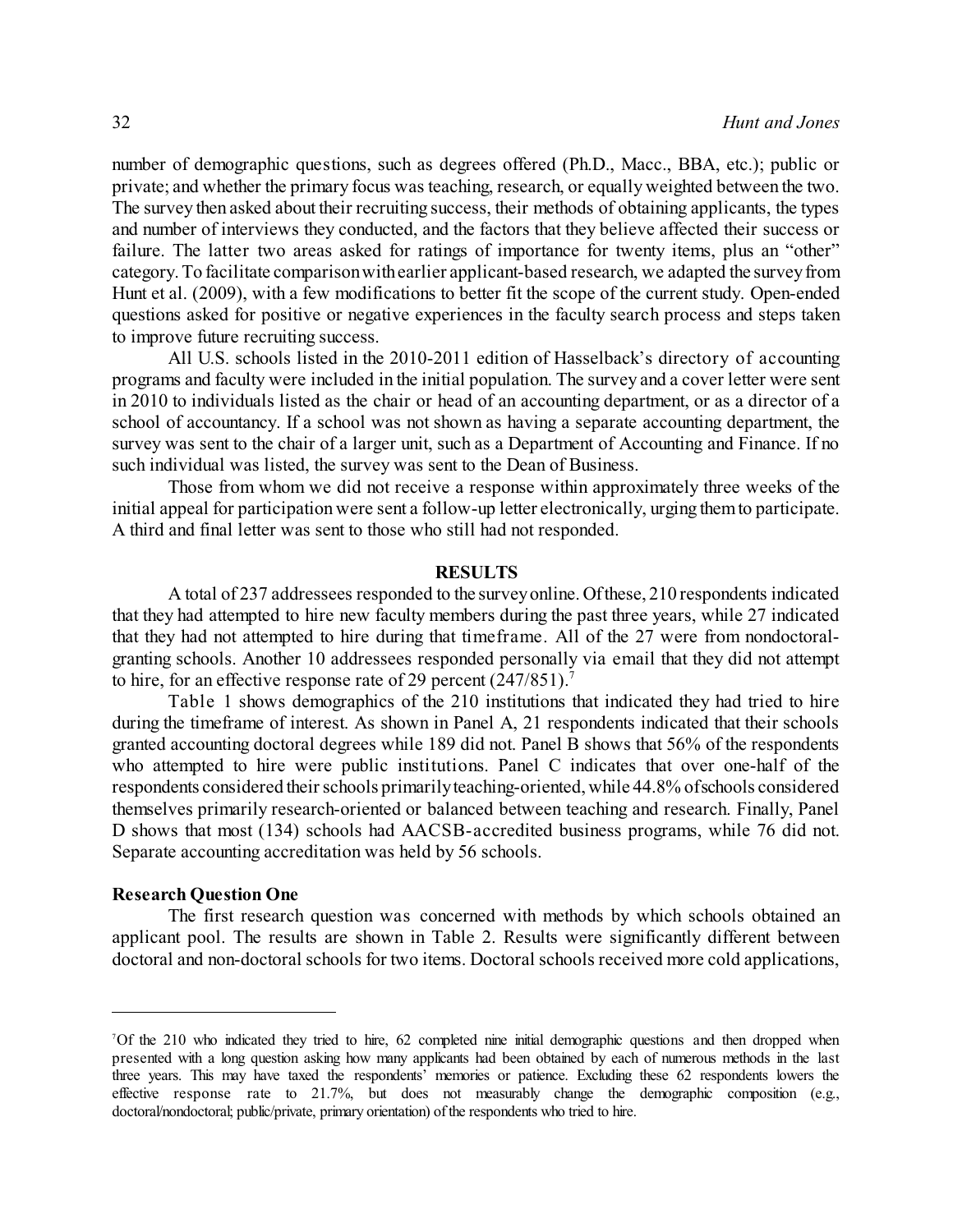# **TABLE 1**

| оснюдгарны ниогнанон                                    |                  |              |
|---------------------------------------------------------|------------------|--------------|
|                                                         | Frequency        | Percent      |
| Panel A: Doctoral vs. Nondoctoral-Granting Institutions |                  |              |
| Nondoctoral-granting                                    | 189              | 90.0         |
| Doctoral-granting                                       | <u>21</u>        | 10.0         |
| Total                                                   | 210              | <u>100.0</u> |
| Panel B: Public vs. Private Schools                     |                  |              |
| Public                                                  | 118              | 56.2         |
| Private                                                 |                  | 43.8         |
| Total                                                   | $\frac{92}{210}$ | 100.0        |
| Panel C: Teaching/Research Balance                      |                  |              |
| Primarily teaching-oriented                             | 116              | 55.2         |
| Primarily research-oriented                             | 17               | 8.1          |
|                                                         |                  |              |
| Equal weight<br>Total                                   | 77               | 36.7         |
|                                                         | 210              | 100.0        |
| Panel D: Accreditation                                  |                  |              |
| Business program AACSB accredited                       |                  |              |
| Yes                                                     | 134              | 63.8         |
| N <sub>o</sub>                                          | <u>76</u>        | 36.2         |
| Total                                                   | 210              | 100.0        |
| Separate accounting AACSB accreditation                 |                  |              |
| Yes                                                     | 56               | 26.7         |
| N <sub>o</sub>                                          | 154              | 73.3         |
| Total                                                   | 210              | 100.0        |

**Demographic Information**

i.e., not in response to an advertisement (14.0 (sd=15.1) vs. 2.9 (sd=4.0), p=.006). <sup>8</sup> Doctoral school respondents obtained more applications by having a colleague/facultymember contact a prospective applicant (mean of 5.0 applicants (sd=6.4) vs. 1.7 (sd=1.7),  $p=.053$ ).

We also dichotomized schools based on their primary focus, teaching vs. research or balanced (RB). Three significant differences were noted. The RB schools obtained more applications in total (means 28.3 (sd=33.7) vs. 18.0 (sd=32.5);  $p=.015$ ), from placing an advertisement on the AAA website (means 18.5 (sd=24.4) vs. 8.1 (sd=12.0);  $p = .003$ ), and from putting a job description

<sup>&</sup>lt;sup>8</sup>Except where noted, we used a Mann-Whitney test for between-group differences due to vastly different sample sizes in some cases. Levene statistics showed unequal variances in some (not all) cases. For consistency, conservatism, and ease of exposition, we chose this nonparametric test where applicable.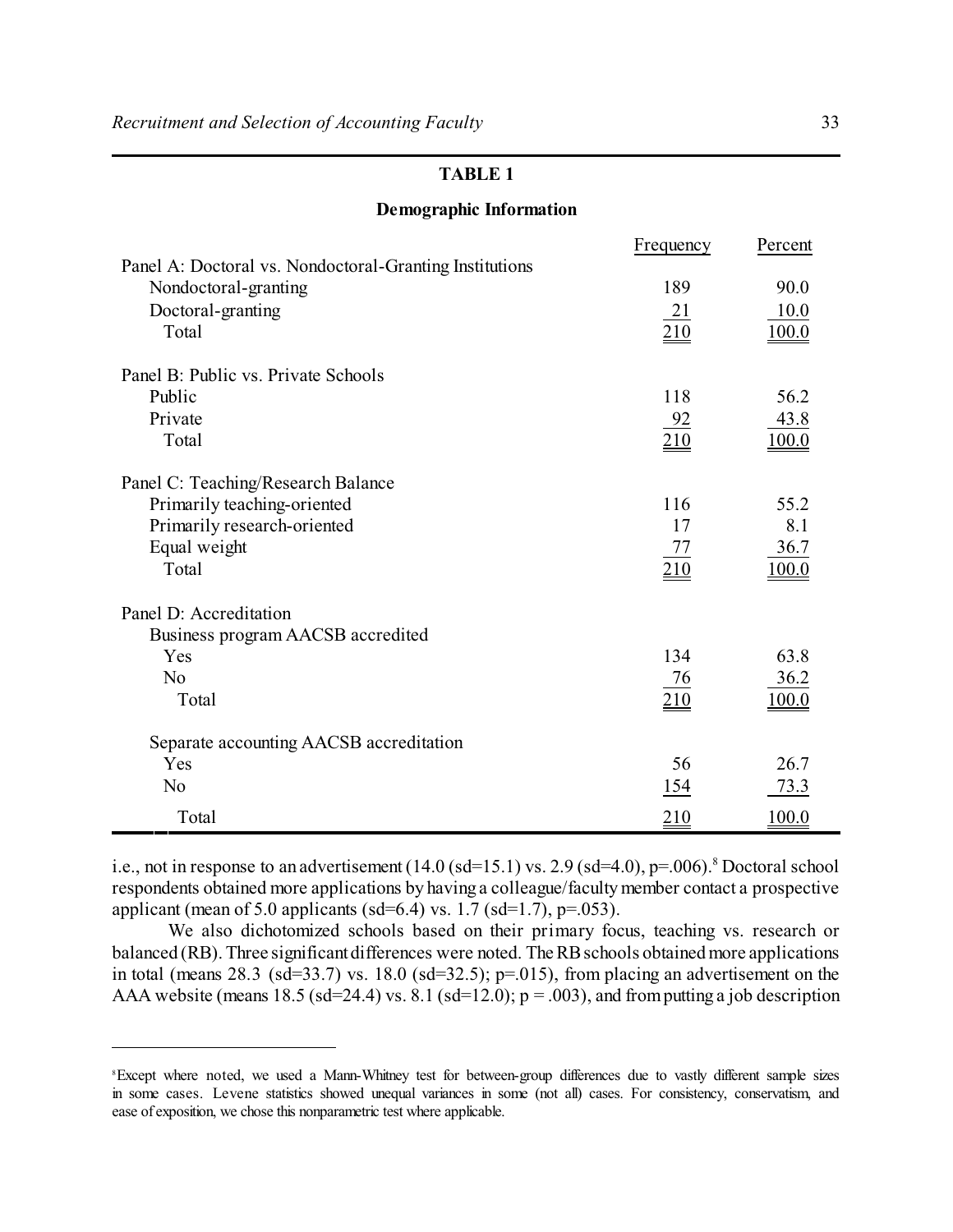# **TABLE 2**

# **Method of Obtaining Applications (Mean Numbers of Applications Received)**

|                                                                                               |      | Doctoral School |         | Orientation |           |         |
|-----------------------------------------------------------------------------------------------|------|-----------------|---------|-------------|-----------|---------|
|                                                                                               | No   | Yes             | p-value | $\mathbf T$ | <b>RB</b> | p-value |
| Responded to applicant who applied to<br>school "cold" (not in response to ad)                | 2.9  | 14.0            | .006    | 2.7         | 5.4       | .356    |
| Placed advertisement in The Accounting<br>Review, Chronicle of Higher Education,<br>etc.      | 13.2 | 31.0            | .139    | 13.5        | 16.4      | .394    |
| Sent announcement to universities                                                             | 1.2  | 5.0             | .286    | 1.0         | 2.0       | .911    |
| Placed ad on AAA website                                                                      | 12.8 | 22.8            | .266    | 8.1         | 18.5      | .003    |
| Put job description on file at AAA meeting                                                    | 6.4  | 6.3             | .966    | 5.4         | 7.3       | .030    |
| Had a colleague/faculty member contact<br>prospective applicant                               | 1.7  | 5.0             | .053    | 1.7         | 2.3       | .827    |
| Responded to resume on file at AAA<br>regional meeting                                        | 1.3  | 0.0             | .814    | 2.1         | 0.2       | .357    |
| Responded to resume on file at AAA<br>national meeting                                        | 5.1  | 0.5             | .363    | 5.4         | 4.3       | .162    |
| Contacted desired candidate directly by<br>email or phone                                     | 2.7  | 3.0             | .946    | 2.5         | 2.9       | .890    |
| Contacted friend at desired school to get<br>PhD students or faculty to apply for<br>position | 1.5  | 5.2             | .114    | 1.5         | 2.3       | .613    |
| Sent email to existing faculty in desired<br>specialty area per Hasselback                    | 0.1  | 0.0             | .867    | 0.1         | 0.2       | .504    |
| Other                                                                                         | 4.5  | 0.0             | .189    | 6.0         | 0.2       | .003    |

Notes:

 $T = Teaching$ ,  $RB = Research/Balanced$ 

Overall means for number of applications: doctoral 36.2 and nondoctoral 21.1,  $p = .479$ ; teaching 18.0 and research/balanced 28.3,  $p = .015$ 

Means represent the average of the number typed in by respondents

The number responding to the items ranged from 41-106 for nondoctoral schools and 3-10 for doctoral schools, from 24-64 for teaching schools and from 15-52 for research/balanced schools

P-values are from a two-tailed Mann-Whitney U-test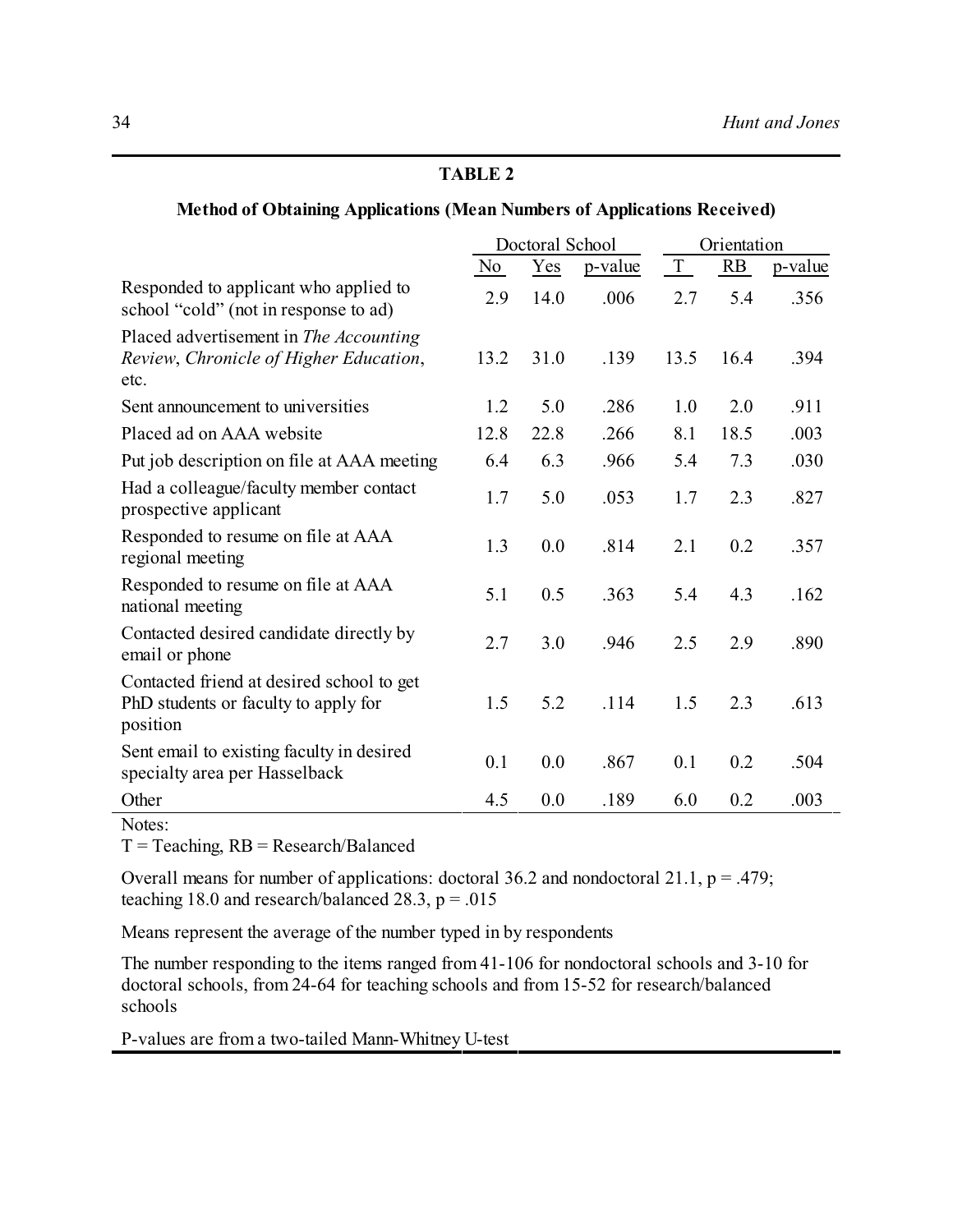#### **Research Question Two**

Research questiontwo dealt with how schools conducted interviews. Doctoral schools made offers for an average of 3.0 positions (sd=1.35), while nondoctoral schools averaged 1.89 (sd=1.32). The difference is highly significant ( $p=0.001$ ). Similarly, RB schools (mean 2.46, sd=1.47) made offers for more positions than did teaching schools (mean 1.60, sd=1.10;  $p = .000$ ). Therefore, we divided the number of each type of interview by the number of positions for which the school made an offer in order to control for these differences in number of positions. Three methods of interviewing potential faculty were examined, shown in Table 3. The results indicate considerable differences in interview use by type of school. Nondoctoral schools interviewed more candidates at the AAA national meeting per position (mean of 3.77; sd=3.98) than did doctoral schools (mean of 0.79; sd=1.23). This difference is significant ( $p=013$ ). Phone interview frequency was also greater for nondoctoral (mean of 3.04; sd=2.50) than doctoral schools (mean of 1.50; sd=3.46), statistically significant at  $p=0.008$ . The number of on-campus interviews did not differ significantly

# **TABLE 3**

## **Types of Interviews Per Position**

|                    | Doctoral School |      |         | Orientation |      |         |
|--------------------|-----------------|------|---------|-------------|------|---------|
| Interview Location | No              | Yes  | p-value | ᅲ           | RB   | p-value |
| National AAA       | 3.77            | በ 79 | 013     | 2.44        | 4.16 | .038    |
| Phone              | 3.04            | .50  | 008     | 3.32        | 2.40 | 031     |
| On-campus          | 212             | 2.40 | 174     | 2.12        |      | .101    |

Notes:

 $T = Teaching$ ,  $RB = Research/Balanced$ 

Number in cells represent the mean number of each type of interview, divided by the number of positions for which the school made an offer. The number of observations regarding each type of interview ranged from 84-128 for nondoctoral schools, 8-13 for doctoral schools, 37- 73 for teaching schools and from 45-68 for research/balanced schools

P-values are based on a Mann-Whitney U-test to examine between-group differences. This was used for consistency with other analyses and because, in the case of doctoral/nondoctoral schools, the variances were not equal (Levene statistic=.019)

<sup>9</sup>Somewhat different from expectations, private schools received more applications from placing an advertisement than did public schools (mean 15.7 vs. 14.1; p=.084) and from sending an announcement to universities (means 2.1 vs. 1.0;  $p=0.070$ ). Therefore, while it is possible that public schools have more stringent requirements about advertising, their applicant pools were somewhat less affected by placing advertisements than for private schools. Note, however, that this result deals only with applications received fromthese methods, not whether they used advertising.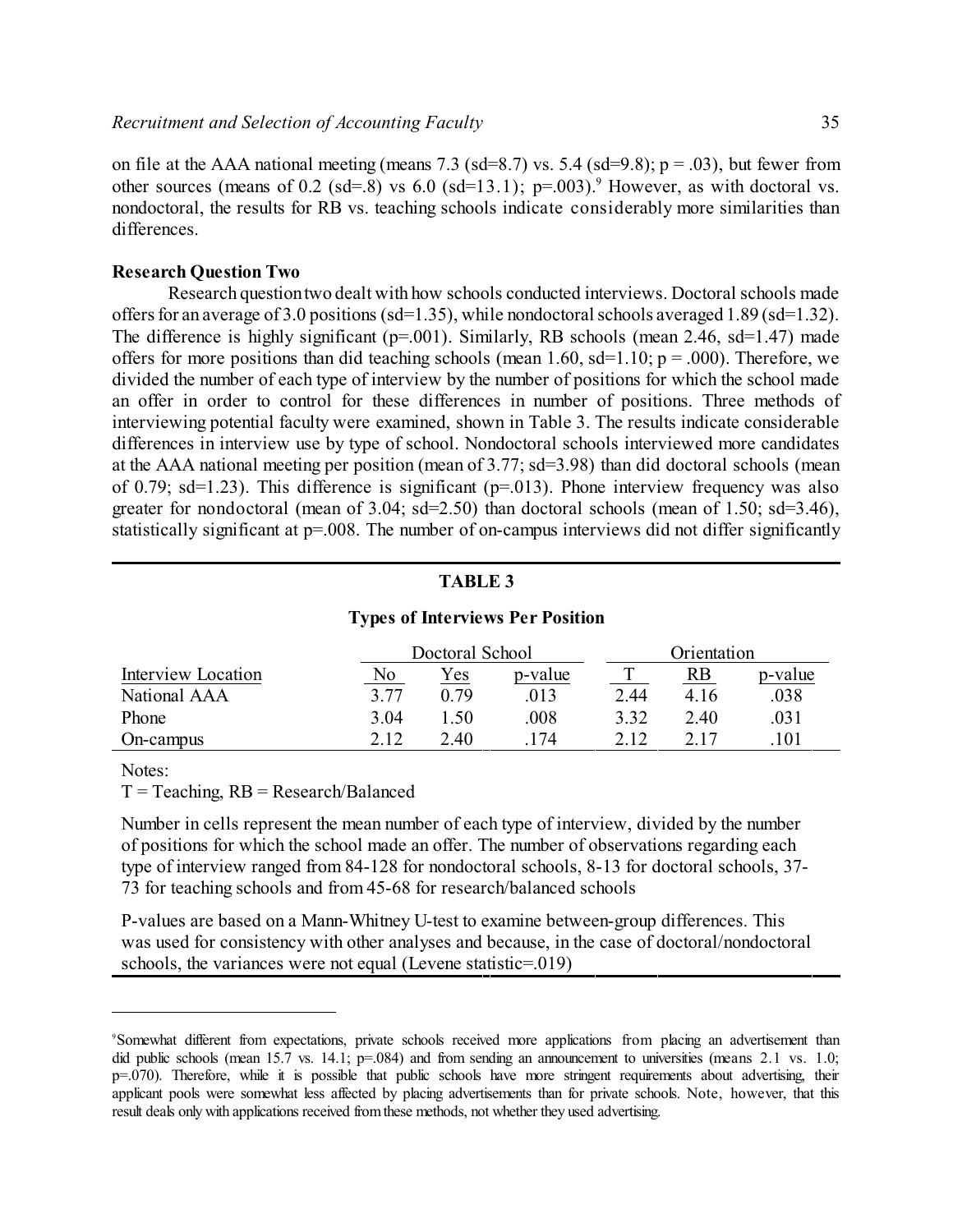(means 2.40 to 2.12; sd=1.00 and 1.61 for doctoral and nondoctoral, respectively), p=.174. Using the RB v. teaching dichotomy yielded similar results in that the between-group results are significant for AAA interviews (2.44 for teaching vs. 4.16 for RB, p=.038) and phone interviews. (3.32 vs. 2.40, p=.031), while there remains no significant between-group difference for on-campus interviews (means  $2.12$  for teaching vs.  $2.17$  for RB; p=.101).

| <b>TABLE 4</b>                                                                                |                                |                 |             |  |  |  |  |
|-----------------------------------------------------------------------------------------------|--------------------------------|-----------------|-------------|--|--|--|--|
| Relative Hiring Success of Doctoral-Granting and Nondoctoral-Granting Institutions            |                                |                 |             |  |  |  |  |
| Successful*                                                                                   |                                |                 |             |  |  |  |  |
|                                                                                               | Yes                            | No              | Total       |  |  |  |  |
| <b>Panel A: Doctoral-Granting vs. Nondoctoral Granting</b>                                    |                                |                 |             |  |  |  |  |
| Yes                                                                                           | 9                              | 5               | 14          |  |  |  |  |
| N <sub>o</sub>                                                                                | $\frac{81}{90}$                | $\frac{53}{58}$ | 134         |  |  |  |  |
| Total                                                                                         |                                |                 | <u> 148</u> |  |  |  |  |
| Panel B: Teaching vs. Research/Balanced                                                       |                                |                 |             |  |  |  |  |
| Teaching                                                                                      | 52                             | 27              | 79          |  |  |  |  |
| Research/Balanced                                                                             | $\frac{38}{5}$                 | 31              | 69          |  |  |  |  |
| Total                                                                                         | 90                             | $\overline{58}$ | 148         |  |  |  |  |
| * Success as stated in Panels A and B was measured as indicating that the school successfully |                                |                 |             |  |  |  |  |
| hired for all vacancies in the year the vacancy occurred.                                     |                                |                 |             |  |  |  |  |
|                                                                                               |                                |                 |             |  |  |  |  |
|                                                                                               | Ratio **                       |                 |             |  |  |  |  |
| Panel C: Ration of Acceptances to Offers Made -<br><b>Nondoctoral vs. Doctoral schools</b>    |                                |                 |             |  |  |  |  |
|                                                                                               |                                |                 |             |  |  |  |  |
| Doctoral Degree<br>Yes                                                                        | .73 ( $n=14$ ; 0.273)          |                 |             |  |  |  |  |
| N <sub>o</sub>                                                                                |                                |                 |             |  |  |  |  |
| Total                                                                                         | $.75$ (n=124; 0.312)           |                 |             |  |  |  |  |
|                                                                                               | .75 ( $n=138$ ; 0.308)<br>.644 |                 |             |  |  |  |  |
| p-value                                                                                       |                                |                 |             |  |  |  |  |
| Panel D: Ratio of Acceptances to Offers Made -                                                |                                |                 |             |  |  |  |  |
| <b>Teaching vs. Research/Balanced</b>                                                         |                                |                 |             |  |  |  |  |
| Orientation                                                                                   |                                |                 |             |  |  |  |  |
| Teaching                                                                                      | $.80$ (n=69; 0.294)            |                 |             |  |  |  |  |
| Research/Balance                                                                              | .69 (n=69; 0.313)              |                 |             |  |  |  |  |
| Total                                                                                         | $.75$ (n=138; 0.308)           |                 |             |  |  |  |  |
| p-value                                                                                       | .002                           |                 |             |  |  |  |  |
| ** Numbers represent the mean ratio, with number responding and standard deviation in         |                                |                 |             |  |  |  |  |

parentheses.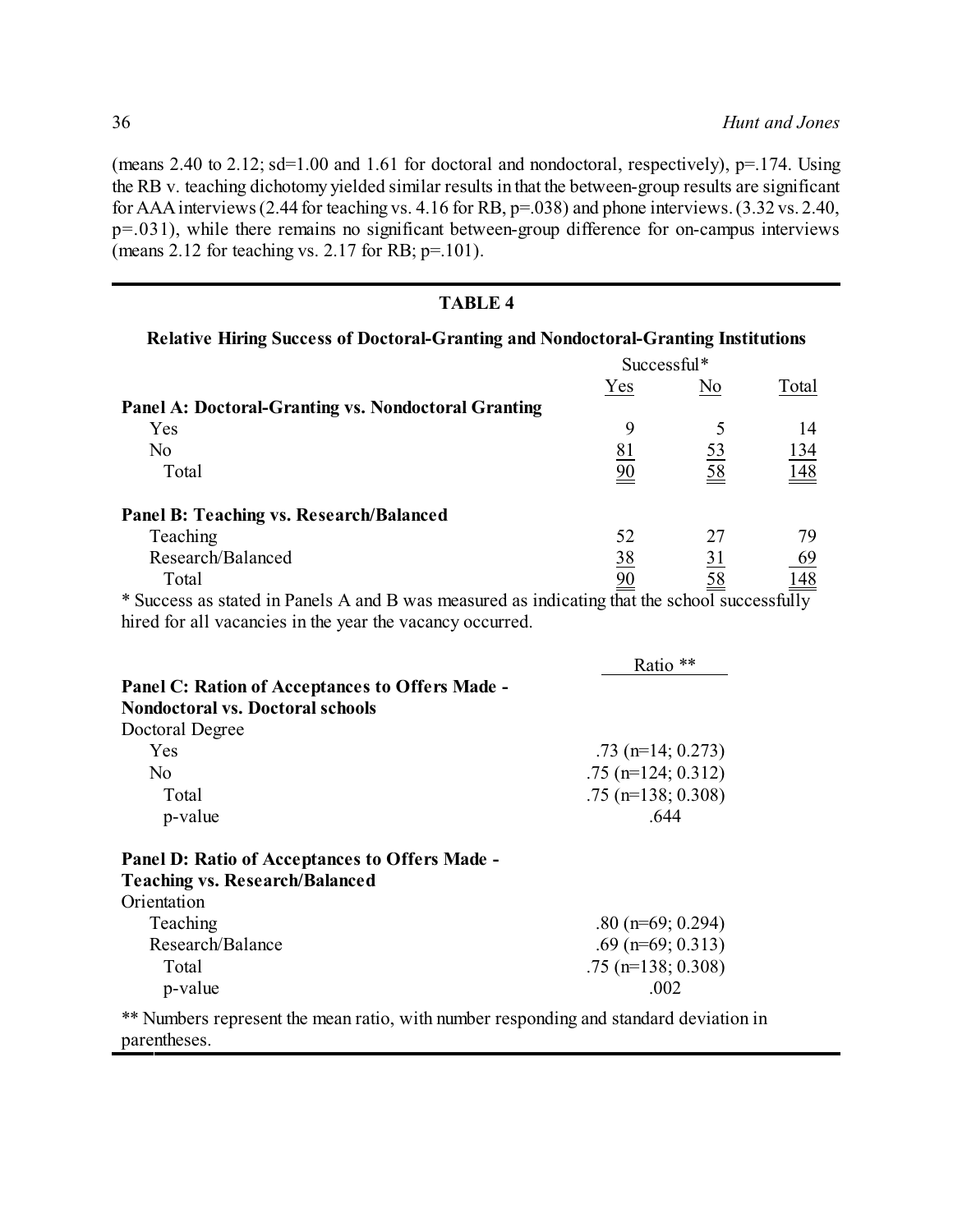## **Research Question Three**

Research Question 3a examined the success levels across schools in obtaining tenure-track facultymembers. We defined "success" in this case as indicating that a school hired faculty for each vacancy in the year the vacancy occurred. Panel A of Table 4 shows a breakdown for doctoral and nondoctoral schools on this measure. Doctoral granting schools had a success rate of 64.3%, compared to 60.4% of nondoctoral schools. This difference was notsignificant(PearsonChi-Square  $= 0.078$ ; p=.780). Panel B shows that teaching (65.8%) and RB schools (55.1%) also did not differ (Pearson Chi-Square = 1.786; p=.181).<sup>10</sup>

Research Question 3b dealt with another measure ofrelative success, the ratio of acceptances to offers made. We asked respondents for the total number of offers accepted and made, and computed a ratio fromzero to 100% (Table 4, Panels C and D). The mean ratios were .75 (sd=.312) for nondoctoral schools and .73 for doctoral schools ( $sd=273$ ); the difference was insignificant (p =.644). However, teaching schools had a higher acceptance/offer ratio than did RB schools (means .80 vs. .69;  $p = .02$ ).

## **Research Question Four**

Research Question 4 was concerned with whether the success levels differed for the various faculty specializations (financial, audit, etc.). Table 5 shows the specializations of faculty hired and of faculty sought unsuccessfully. Most faculty hired were in the area of financial accounting, with 91 schools hiring 129 faculty. Only 21 schools were unable to fill all financial faculty positions in the year of the vacancy. On the other hand, "other" (which might include forensic accounting, oil and gas, and theory, among others) (9 schools hired, 5 were unsuccessful), tax (29 schools hired, 13 were unsuccessful), governmental/not-for-profit (5 schools hired, 2 were unsuccessful) and auditing (38 schools hired, 13 were unsuccessful) were areas presenting considerably more difficulty in hiring faculty. When viewed in terms of number of openings, tax, governmental/not-for-profit, and auditing were the areas of most difficulty in filling vacancies.

# **TABLE 5**

#### **Specializations of Faculty Hires and Unsuccessfully Sought**

|                           |     | Schools<br>Successful | Positions<br>Filled |     |    |              |  |  |
|---------------------------|-----|-----------------------|---------------------|-----|----|--------------|--|--|
|                           |     |                       | Percent             |     |    | Percent      |  |  |
| Specialty                 | Yes | No                    | Unsuccessful        | Yes | No | Unsuccessful |  |  |
| Financial                 | 91  | 21                    | 18.8                | 129 | 23 | 15.1         |  |  |
| Cost/Managerial           | 39  | 11                    | 22.0                | 42  | 11 | 20.8         |  |  |
| Audit                     | 38  | 13                    | 25.5                | 39  | 13 | 25.0         |  |  |
| Tax                       | 29  | 13                    | 31.0                | 32  | 14 | 30.4         |  |  |
| <b>Systems</b>            | 28  | 4                     | 12.5                | 31  | 4  | 11.4         |  |  |
| International             | 6   |                       | 14.3                | 6   |    | 14.3         |  |  |
| Government/Not-for-Profit | 5   | 2                     | 28.6                | 5   | 2  | 28.6         |  |  |
| Other                     | 9   | 5                     | 35.7                | 16  | 5  | 23.8         |  |  |

<sup>10</sup>A chi-square test was used here because we had two nominal categories (doctoral/nondoctoral and successful/unsuccessful).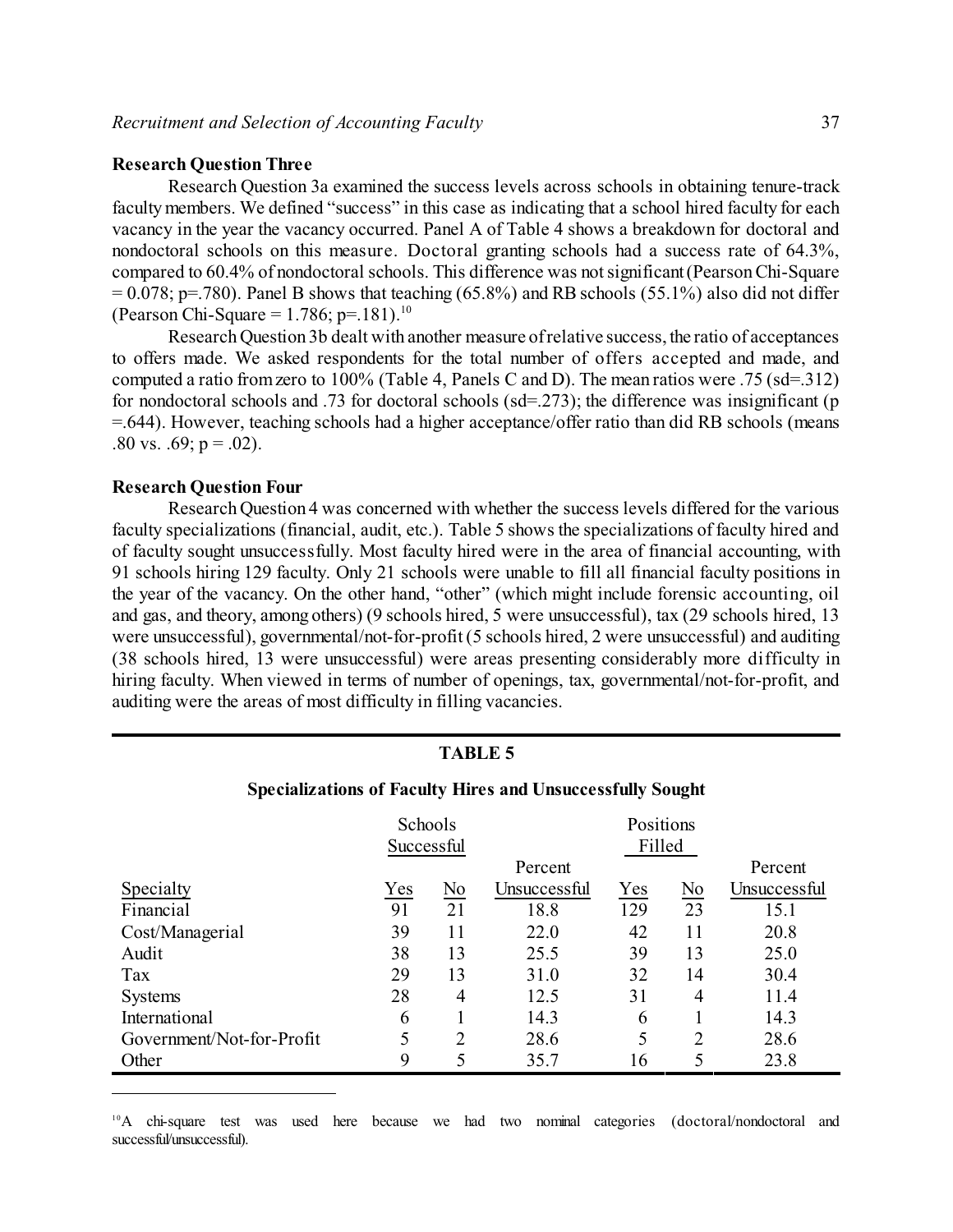## **Research Question Five**

Research question 5a examined factors believed important in successful recruiting efforts. Table 6 shows a breakdown of those factors. Respondents from nondoctoral schools gave only two factors a rating of "3" (important) or above, compared with nine factors for doctoral schools.

## **TABLE 6**

# **Factors Believed to Affect Success in Hiring - Doctoral vs. Nondoctoral Schools**

|      |                                                          | Doctoral* |                 | Nondoctoral* |                 |         |
|------|----------------------------------------------------------|-----------|-----------------|--------------|-----------------|---------|
| Item |                                                          | Mean**    | Rank            | Mean**       | Rank            | p-value |
|      | 1 Base salary                                            | 3.21      | T7              | 3.11         | 1               | 0.765   |
|      | Location of school                                       | 2.57      | 12              | 3.03         | $\overline{2}$  | 0.023   |
| 3    | Applicant's compatibility with faculty                   | 3.29      | T <sub>5</sub>  | 2.99         | 3               | 0.223   |
| 4    | Ability to teach desired courses                         | 2.64      | 11              | 2.92         | $\overline{4}$  | 0.251   |
| 5    | Teaching load                                            | 3.71      | $\mathbf{1}$    | 2.89         | 5               | 0.000   |
| 6    | Benefit package                                          | 2.46      | 13              | 2.82         | 6               | 0.158   |
|      | Reputation of school                                     | 3.36      | 4               | 2.76         | $\tau$          | 0.005   |
| 8    | Tenure requirements                                      | 3.08      | 9               | 2.75         | 8               | 0.212   |
| 9    | Applicant's compatibility with chair                     | 2.43      | 14              | 2.74         | 9               | 0.269   |
| 10   | Spouse/partner's view of area                            | 2.71      | 10              | 2.68         | 10              | 0.932   |
| 11   | Other research support (e.g., databases,<br>conferences) | 3.21      | T7              | 2.25         | 11              | 0.001   |
|      | 12 Class size                                            | 1.71      | T18             | 2.23         | 12              | 0.026   |
| 13   | Applicant's compatibility with dean                      | 1.54      | 20              | 2.11         | 13              | 0.023   |
|      | 14 Summer research grants                                | 3.64      | $\overline{2}$  | 2.09         | T <sub>14</sub> | 0.000   |
| 15   | Research interests of current faculty                    | 3.57      | $\overline{3}$  | 2.09         | T <sub>14</sub> | 0.000   |
|      | 16 Job opportunities for applicant's<br>spouse/partner   | 2.21      | T <sub>15</sub> | 2.04         | 16              | 0.447   |
|      | 17 Amount of service (committee, etc.)<br>work expected  | 1.71      | T18             | 1.89         | 17              | 0.269   |
|      | 18 Other                                                 | 2.00      | 17              | 1.78         | 18              | 0.868   |
| 19   | Recommendation of PhD committee<br>chair                 | 2.21      | T15             | 1.61         | 19              | 0.003   |
|      | 20 Existence/nonexistence of PhD program                 | 3.29      | T <sub>5</sub>  | 1.46         | 20              | 0.000   |
|      | 21 Existence/nonexistence of union                       | 1.08      | 21              | 1.21         | 21              | 0.686   |

\* The number of responses to items ranged from 112-121 for nondoctoral schools and 13-14 for doctoral schools, except for "Other," for which the "n" is 27 and three for nondoctoral and doctoral, respectively.

\*\* A four-point scale was used, with  $1 =$  unimportant,  $2 =$  somewhat important,  $3 =$  important, and  $4 =$  extremely important

Note: p-values are for a two-tailed Mann-Whitney U-test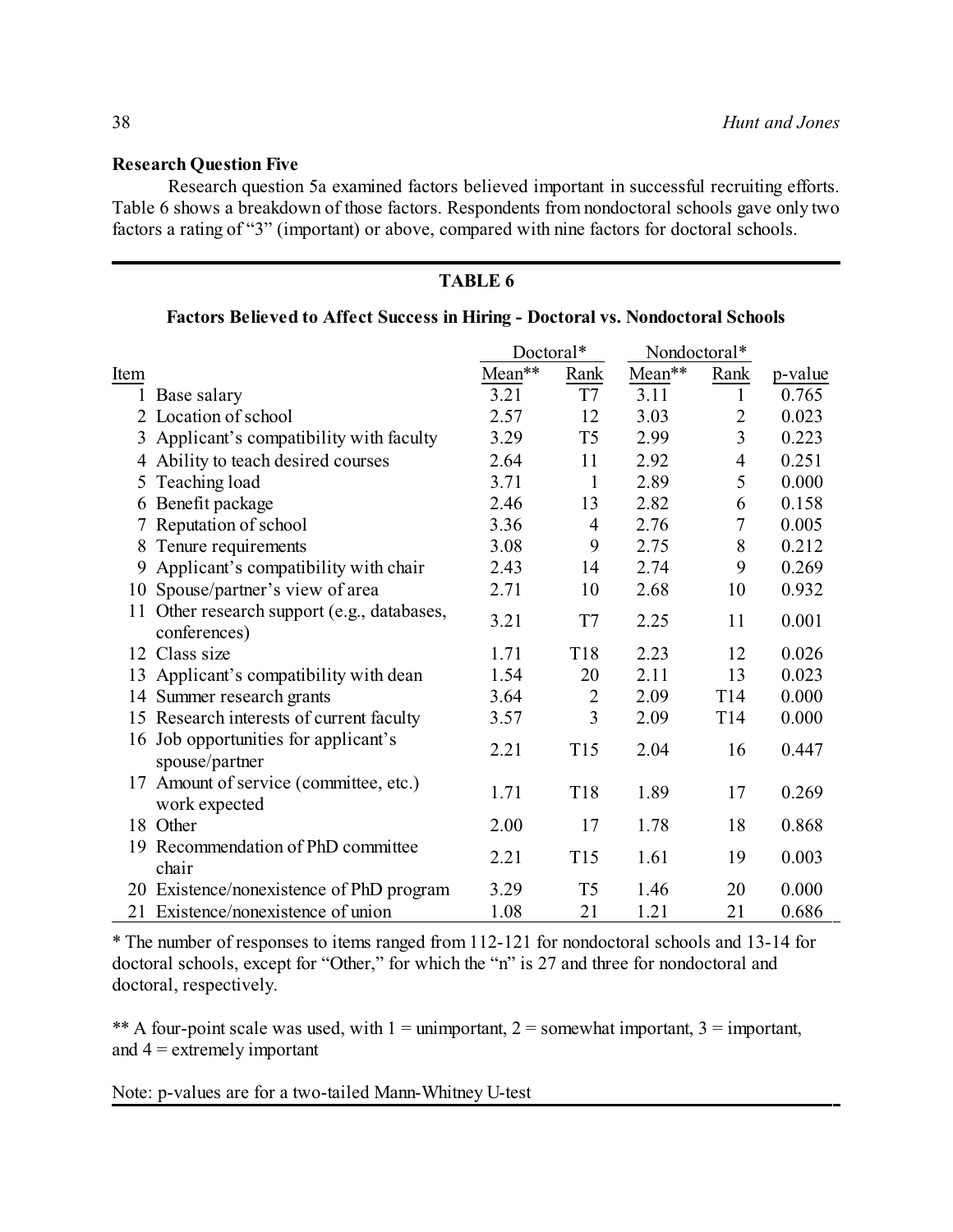# *Recruitment and Selection of Accounting Faculty* 39

Not surprisingly, a research-supportive environment was perceived as a key factor for PhDgranting schools, with teaching load (item 5), summer research grants (item 14), and research interests of other faculty (item 15) being the items with the highest mean scores. All of these items, along with other research support (item 11), such as availability of databases and travel to conferences, were significantly higher for doctoral than nondoctoral schools at p<.001. Teaching load ranked fifth for nondoctoral schools, and was the only research-oriented factor in the top ten for that group. Reputation of the school (item 7) and existence of a PhD program (item 20) were viewed as highly important by doctoral schools, and were rated significantly higher than for nondoctoral schools.

Location of the school (item 2) was second for nondoctoral schools, and was viewed as significantly more important than for doctoral schools ( $p=0.023$ ). Class size (item 12) and the applicant's compatibility with the dean (item 13) were also significantly more important for nondoctoral schools.

Some factors had relatively high importance mean scores for both groups, but without statistically significant between-group differences. Base salary (item 1) was seventh for doctoral schools, but first for nondoctoral schools. The applicant's compatibility with existing faculty members (item 3) was also highly important for both groups. The ability to teach desired courses (item 4) and tenure requirements (item 8) were also of some importance to both groups.

Research/balanced schools' results (shown in Table 7) were similar to those for doctoral schools in the preceding discussion in that RB schools placed significantly more weight than did teaching schools on teaching load (item 6), summer research grants (item18), other research support (item 16), research interests of other faculty (item 14), recommendation of PhD committee chair (item19), and the existence of a doctoral program (item 20). Marginally significant were reputation (item 8) and compatibility with faculty (item 4). Class size (item 11) was the only factor perceived as significantly more important by teaching schools. Unlike the results of the doctoral/nondoctoral comparison, location (item 2) and compatibility with the dean (item 12) did not differ between teaching and RB schools.

Research Question 5b dealt with factors perceived as causing a lack of hiring success, defined as not filling one or more positions in the year the vacancy was announced. Fifty-eight schools (five doctoral and 53 nondoctoral; 27 teaching and 31 RB) were in this category. Table 8 shows factors attributed to such lack of success. Base salary appears to "trump" the other factors for nondoctoral schools, with a mean importance rating significantly greater than that for doctoral schools (p=.019). Reputation of school was the most important item for doctoral schools. Nondoctoral schools cited location as more important than did doctoral schools.

One major difference between the factors of importance for success vs. lack of success in hiring is that, in the latter, very few items were seen as important. Only two factors achieved a score of 3.00 or higher, i.e., salary for nondoctoral schools and reputation of school for doctoral schools. The "other" category was below 2.0 (somewhat important) for both groups. Respondents were asked to explain their use of this category; the most important reason was not finding qualified candidates.

In terms of school orientation, as was the case with doctoral/nondoctoral schools, few factors had high means. Notably, teaching schools rated salary significantly higher (mean 3.52 vs. 2.93; p = .025). RB schools rated summer support (mean 2.25 vs. 1.76) and school reputation (mean 2.39 vs. 1.81) marginally higher (p-values .075 and .073, respectively).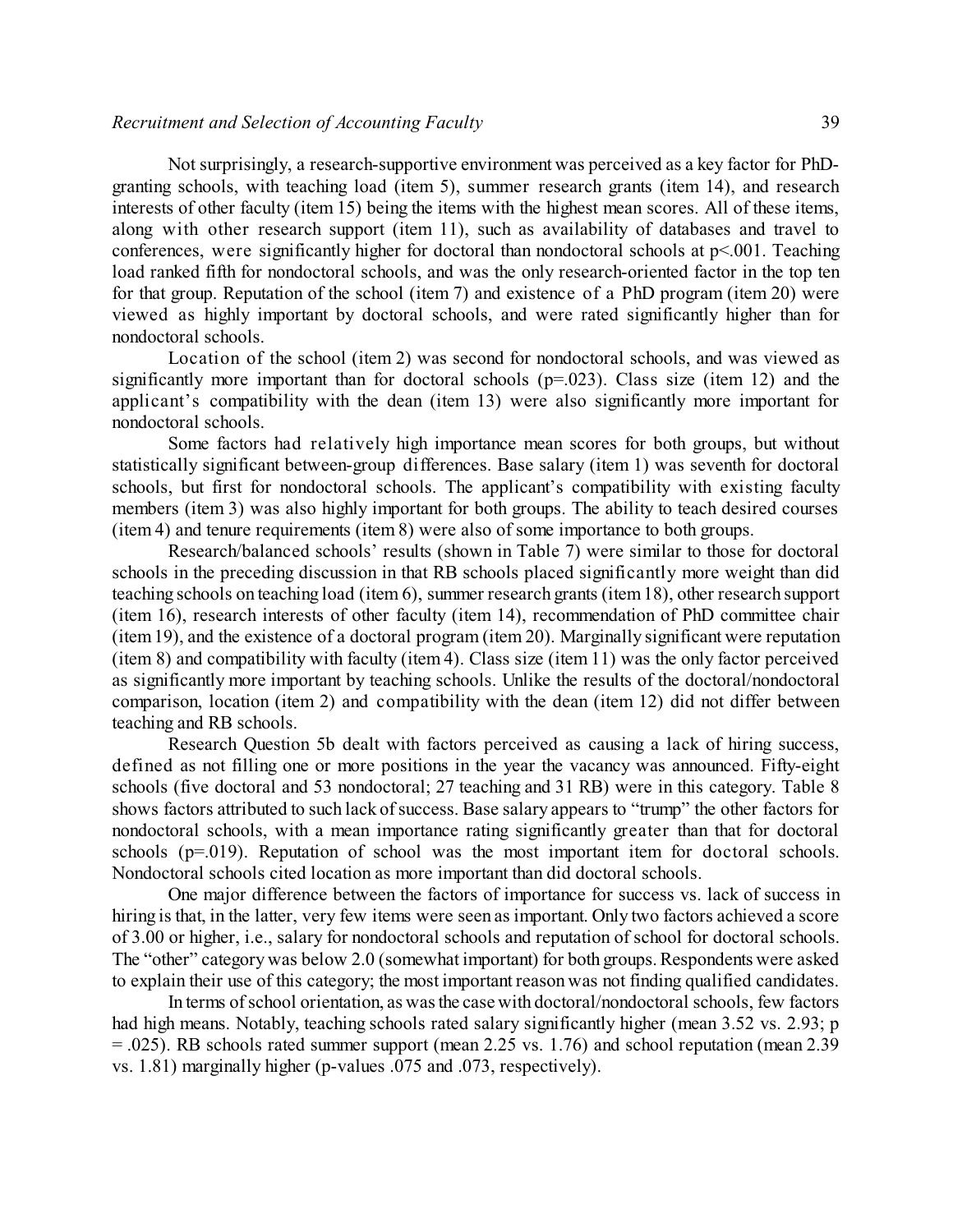# **TABLE 7**

## **Factors Believed to Affect Success in Hiring - Research/Balanced vs. Teaching Schools**

|      |                                                       | R/B   |                 | Teaching |                |         |
|------|-------------------------------------------------------|-------|-----------------|----------|----------------|---------|
| Item |                                                       | Mean* | Rank            | Mean*    | Rank           | p-value |
|      | 1 Base salary                                         | 3.19  | $\overline{2}$  | 3.06     | 1              | 0.563   |
|      | 2 Location of school                                  | 2.95  | T <sub>4</sub>  | 3.01     | $\overline{2}$ | 0.572   |
| 3    | Ability to teach desired courses                      | 2.83  | 9               | 2.96     | 3              | 0.349   |
|      | Applicant's compatibility with faculty                | 3.16  | 3               | 2.90     | 4              | 0.082   |
| 5    | Benefit package                                       | 2.78  | 11              | 2.79     | 5              | 0.974   |
| 6    | Teaching load                                         | 3.22  | 1               | 2.75     | 6              | 0.001   |
|      | Spouse/partner's view of area                         | 2.64  | 13              | 2.73     | 7              | 0.480   |
|      | 8 Reputation of school                                | 2.95  | T <sub>4</sub>  | 2.71     | 8              | 0.097   |
| 9    | Tenure requirements                                   | 2.90  | T <sub>6</sub>  | 2.67     | 9              | 0.120   |
| 10   | Applicant's compatibility with chair                  | 2.79  | 10              | 2.63     | 10             | 0.357   |
| 11   | Class size                                            | 1.97  | 18              | 2.37     | 11             | 0.009   |
| 12   | Applicant's compatibility with dean                   | 2.02  | 16              | 2.09     | 12             | 0.717   |
| 13   | Job opportunities for applicant's<br>spouse/partner   | 2.05  | T14             | 2.06     | 13             | 0.994   |
|      | 14 Research interests of current faculty              | 2.65  | 12              | 1.90     | 14             | 0.000   |
| 15   | Amount of service (committee, etc.) work<br>expected  | 1.85  | T19             | 1.89     | 15             | 0.682   |
|      | 16 Other research support (databases,<br>conferences) | 2.90  | T <sub>6</sub>  | 1.82     | 16             | 0.000   |
| 17   | Other                                                 | 2.00  | 17              | 1.67     | 17             | 0.545   |
| 18   | Summer research grants                                | 2.88  | 8               | 1.64     | 18             | 0.000   |
| 19   | Recommendation of PhD committee chair                 | 1.85  | T19             | 1.51     | 19             | 0.003   |
| 20   | Existence/nonexistence of PhD program                 | 2.05  | T <sub>14</sub> | 1.32     | 20             | 0.000   |
| 21   | Existence/nonexistence of union                       | 1.12  | 21              | 1.27     | 21             | 0.201   |

\* A four-point scale was used, with  $1 =$  unimportant,  $2 =$  somewhat important,  $3 =$  important, and  $4 =$  extremely important

The number of responses to items ranged from 65-71 for teaching schools and 59-64 for research/balanced schools, except for "Other," for which the "n" is 18 and 12 for teaching and research/balanced, respectively.

## Note: p-values are for a two-tailed Mann-Whitney U-test

#### **Research Question Six**

To address the sixth research question, we asked respondents what steps their schools had taken to improve their hiring outcomes. Only 36 individuals, 32 from nondoctoral schools and 20 from teaching schools, responded. The greatest number (12) indicated that they increased or were trying to increase faculty salaries. Three of the four doctoral schools, nine of 16 RB schools, but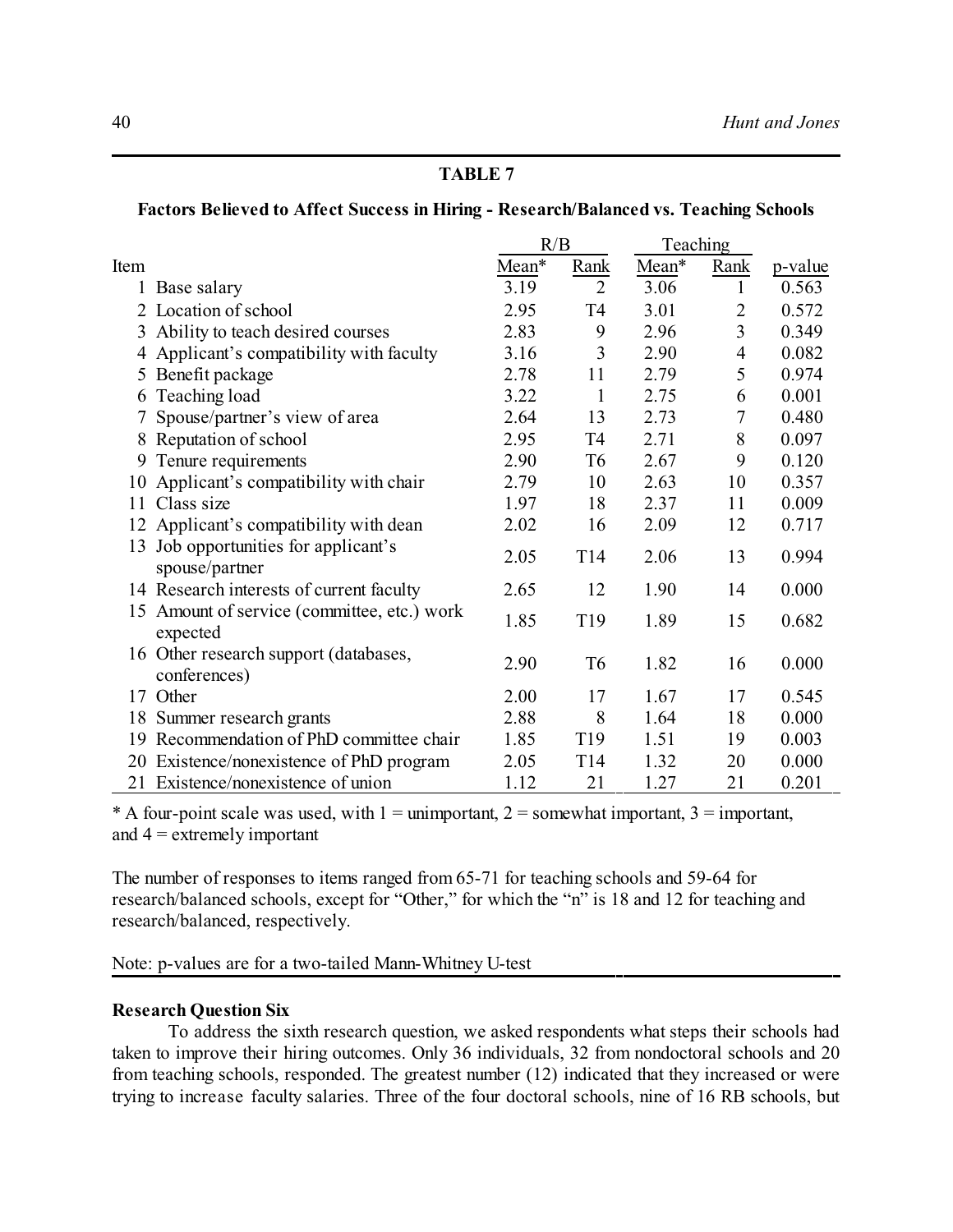only three of the twenty teaching schools gave this answer. Four schools reduced teaching load, and three indicated that they were attempting to "grow their own" PhDs by encouraging top students to enter PhD programs in the hope they would later return as faculty. Surprisingly few schools mentioned steps taken to make applicants feel more comfortable with the institution. Due to the

#### **TABLE 8**

# **Factors Attributed to Lack of Success in Hiring - Doctoral vs. Nondoctoral Schools**

|                                               | Doctoral |                 | Nondoctoral |                 |         |
|-----------------------------------------------|----------|-----------------|-------------|-----------------|---------|
|                                               | Mean*    | Rank            | Mean*       | Rank            | p-value |
| Base salary                                   | 2.00     | T <sub>2</sub>  | 3.32        | 1               | 0.019   |
| Location of school                            | 1.60     | T <sub>9</sub>  | 2.60        | $\overline{2}$  | 0.048   |
| Teaching load                                 | 1.80     | T7              | 2.41        | 3               | 0.194   |
| Benefit package                               | 1.60     | T <sub>9</sub>  | 2.29        | $\overline{4}$  | 0.128   |
| Summer research grants                        | 2.00     | T <sub>2</sub>  | 2.05        | 5               | 0.780   |
| Spouse/partner's view of area                 | 2.00     | T <sub>2</sub>  | 2.02        | T <sub>6</sub>  | 0.942   |
| Reputation of school                          | 3.20     | $\mathbf{1}$    | 2.02        | T <sub>6</sub>  | 0.030   |
| Other research (e.g., databases, conferences) | 1.80     | T7              | 1.98        | 8               | 0.544   |
| Ability to teach desired courses              | 1.40     | T <sub>13</sub> | 1.93        | 9               | 0.220   |
| Compatibility with faculty                    | 1.40     | T13             | 1.91        | T <sub>10</sub> | 0.281   |
| Job opportunities for spouse/partner          | 2.00     | T <sub>2</sub>  | 1.91        | T10             | 0.846   |
| Tenure requirements                           | 2.00     | T <sub>2</sub>  | 1.84        | 12              | 0.914   |
| Vacancy opened up too late to hire tenure-    | 1.00     | T <sub>19</sub> | 1.81        | T <sub>13</sub> | 0.065   |
| track faculty                                 |          |                 |             |                 |         |
| Other                                         | 1.00     | T19             | 1.81        | T13             | 0.472   |
| Research interests of current faculty         | 1.40     | T13             | 1.80        | 15              | 0.268   |
| Compatibility with chair                      | 1.40     | T13             | 1.70        | 16              | 0.410   |
| Compatibility with dean                       | 1.20     | 18              | 1.64        | 17              | 0.297   |
| Amount of service (committee, etc.) work      | 1.40     | T13             | 1.59        | 18              | 0.405   |
| expected                                      |          |                 |             |                 |         |
| Recommendation of PhD committee chair         | 1.60     | T <sub>9</sub>  | 1.48        | T <sub>19</sub> | 0.680   |
| Class size                                    | 1.00     | T <sub>19</sub> | 1.48        | T <sub>19</sub> | 0.079   |
| Existence/nonexistence of PhD Program         | 1.60     | T <sub>9</sub>  | 1.47        | 21              | 0.647   |
| Existence/existence of union                  | 1.00     | T <sub>19</sub> | 1.16        | 22              | 0.340   |

\* A four-point scale was used, with  $1 =$  unimportant,  $2 =$  somewhat important,  $3 =$  important, and  $4 =$  extremely important

Note: p-values are from a two-tailed Mann-Whitney U-test

Five responses were received on each item for doctoral schools, with between 40 and 47 responding from nondoctoral schools, except for "Other," which generated only one response from doctoral schools and 16 from nondoctoral schools.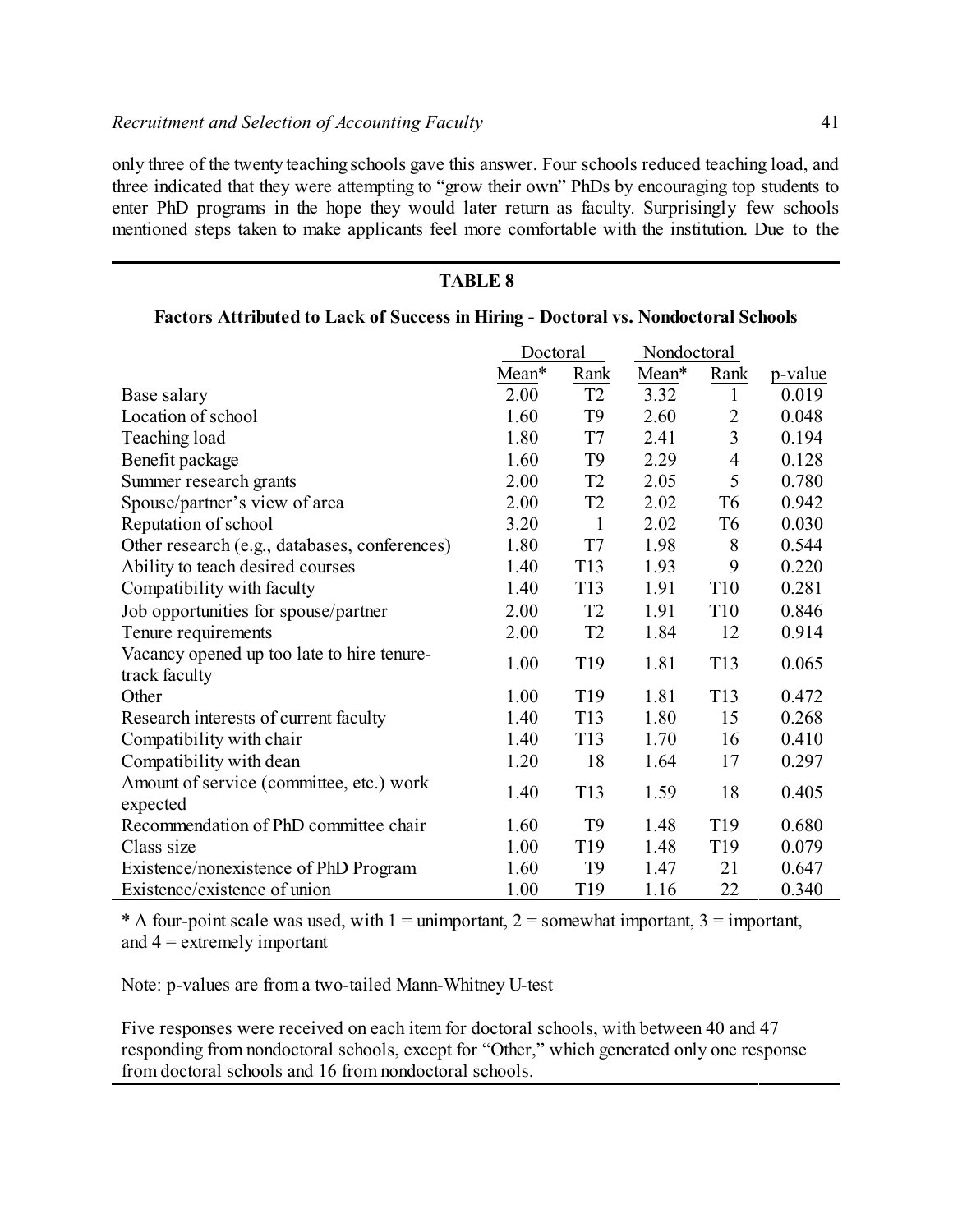small number of responses to this item, we did not attempt to perform statistical analyses by type of school.

## **ADDITIONAL ANALYSES**

A number of individuals responded to an open-ended request for either positive or negative experiences they had encountered in the hiring process. Negative comments outweighed positive ones by a wide margin (55 to 6). The most frequent comment was that the applicant pool was of poor quality (mentioned by 14). Four of these stated that applicants lacked teaching and/or practical experience. Thirteen noted that salary requirements of applicants represented a major obstacle to hiring desirable faculty. Seven complained that there were few applicants. Seven faulted their schools for various reasons, such as onerous human resources requirements or delays in authorization to extend an offer. Two individuals indicated that an applicant had accepted a position and then later reneged on that decision to accept a better offer.<sup>11</sup>

We also compared public and private schools in examining the research questions. This proved unproductive except for the limited differences in obtaining applicants noted in footnote 9. Unlike doctoral vs. nondoctoral, public and private schools did not differ in terms of hiring success or types of interviews held. In terms of success and failure factors, many of the differences we observed for the doctoral/nondoctoral dichotomy, including school reputation, were not significant for public vs. private schools.

Approximately 15% of respondents indicated that their school would accept a personwithout a doctorate for a tenure-track accounting position. We compared hiring success of this group (n=21 for those who tried to hire) with other respondents  $(n=127)$  and found no significant difference in terms of whether they were successful in filling all vacancies in the year announced (Pearson Chi-Square = .13;  $p = .692$ ).<sup>12</sup> However, those requiring a doctorate had a marginally lower acceptance ratio (meanof.73 vs. .89), p=.075. Those requiring a doctorate reported receivingmore applications from placing an ad on the AAA website (means 14.5 vs. 4.2), ( $p = .066$ ). Those who would accept

<sup>&</sup>lt;sup>11</sup>To test for nonresponse bias, we compared early and late responders, which has been found defensible in accounting (e.g., Ballas and Theoharakis, 2003) and subsequently has been used often in accounting survey research (e.g., Fleischman et al., 2007; Burney and Widener, 2007; Hunt et al., 2009). The vast majority of respondents did so within a week of either the original or the follow-up email. Therefore, responses received more than one week after the original wave or the followup were classified as "late" and a dichotomous (early/late) variable was created. This variable was not significant for recruiting success, methods used to obtain applicants or any of the success factors from which we drew inferences. Therefore, we do not believe that early vs. late responders biased any primary findings.

Another test for nonresponse bias is to compare attributes of the respondents' institutions with those of the population of schools in Hasselback (2010). As noted earlier, of the 210 respondents who indicated that they had attempted to hire accounting faculty in the last three years, 21 (10%) were from doctoral schools. Removing the 62 who dropped out after the demographic questions results in doctoral schools representing 9.5% of the remaining respondents. Dividing the 91 active accounting doctoral programs by the 851 U.S. schools in our population yields 10.7%. Thus our respondents are reasonably representative of the population of doctoral programs. In order to determine if the doctoral schools responding were similar to all schools offering doctorates in accounting, we compared doctoral respondents to the list of top schools published in Glover et al. (2006) and based on work by Trieschmann et al. (2000). We found that seven of 21 were from top 25 schools; five of the seven completed the survey. Thus we believe our doctoral-school respondents are representative of the population of such schools.

<sup>&</sup>lt;sup>12</sup>The total of 148 represents those who remained after completing the demographic questions, as explained in Footnote 7.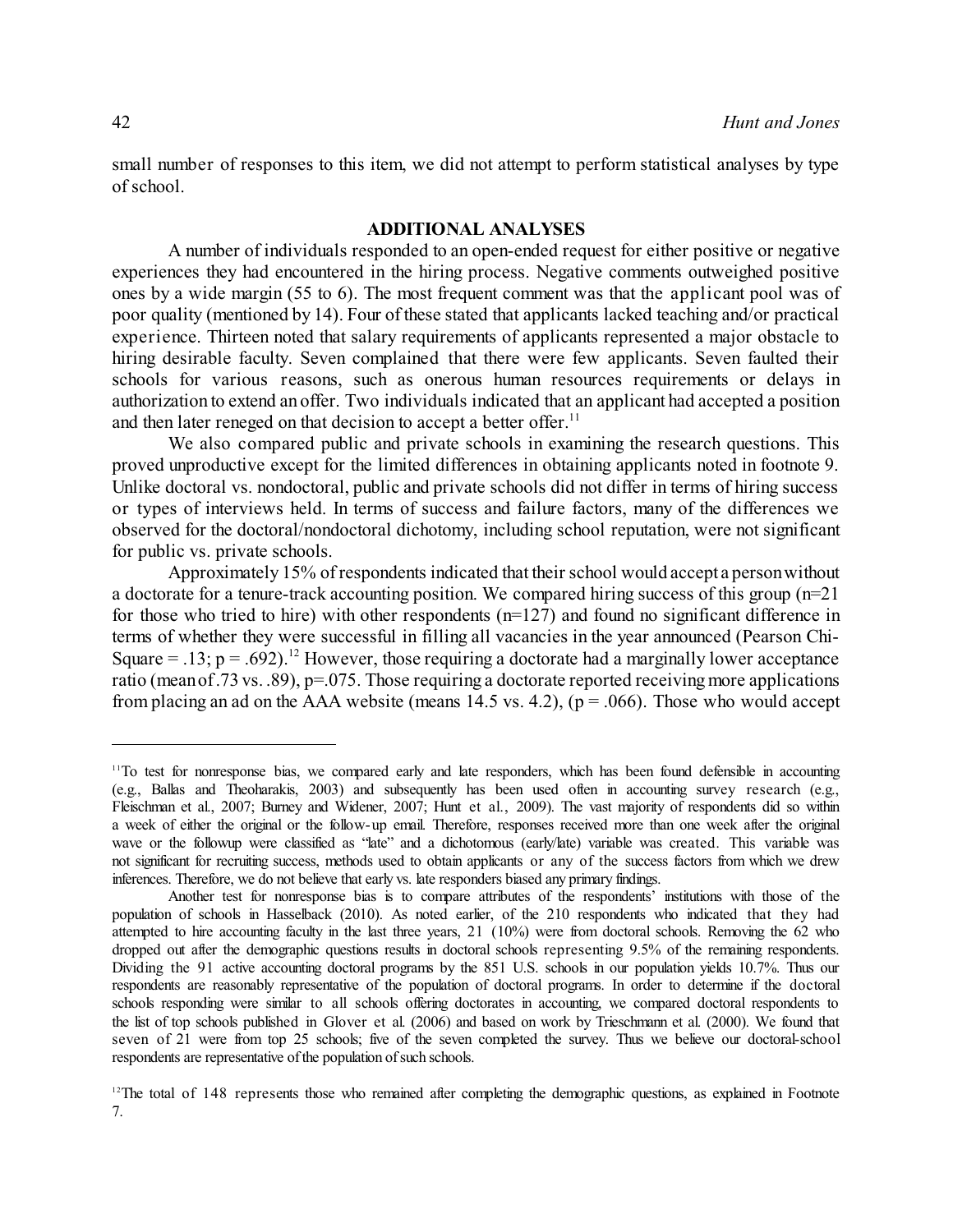faculty without doctorates were significantly more likely to use "other" means of obtaining applicants ( $p = .004$ ). These might include newspaper advertisements on a more regionalized basis because applicants are perhaps less likely to be relocating a long distance. Those who would accept faculty without doctorates indicated that research support and compatibility with faculty were less important than did other schools.

#### **DISCUSSION AND CONCLUSIONS**

This study is the first known project to examine the accounting faculty hiring process from start to finish. As exploratory research, the paper can contribute to the literature by increasing understanding of important topics and, thus, directing further research that focuses more on specific areas of interest. However, we also include a number of tentative implications that should provide valuable insights for those schools seeking to hire desirable faculty.

The most commonly used methods of obtaining faculty applicants, placing job announcements in journals or on the AAA website, are broad approaches that would be expected to be commonly used in a period of high demand for accounting faculty. Schools wishing to hire faculty may want to expand their techniques of developing an applicant pool. Nondoctoral schools wishing to compete more effectively with doctoral schools might consider adopting some techniques frequently used by such schools. For example, doctoral schools obtained more applicants by contacting a colleague at a desired school to get PhD candidates or faculty to apply. Nondoctoral schools might consider working to develop ties with several doctoral universities in an attempt to gain visibility and possibly attract interest among potential faculty. Doctoral schools got more cold applications not in response to an advertisement, perhaps representing greater prestige. Other schools lacking the prestige of some doctoral schools may wish to work on developing and promoting aspects of a "brand," such as small class sizes, close ties to business, or student success rates on the CPA exam.

Nondoctoral schools interviewed more applicants at the AAA national meeting, perhaps to spread a fixed cost among a wider applicant pool, unless the recruiter(s) were attending the meeting anyway, in which case there would be zero marginal cost. This may indicate that lower-prestige schools cannot be as selective in those with whom they choose to interview (Fogarty and Saftner, 1993) or that doctoral schools may be less likely to use that venue to obtain candidates for later oncampus visits. On the other hand, teaching schools did not interview as many candidates at the AAA as did RB schools, perhaps because of difficulty in attracting a candidate pool that has been encouraged to first seek research-supportive environments. These two results suggest that nondoctoral but somewhat research-oriented schools do considerable recruiting at the AAA national convention. Combined with the differences found in the use of phone interviews, the results suggest that school types differ in how they narrow down the list of potential campus invitees, although all groups were similar in the total number that they ultimately invite.

As expected, schools were considerably more able to hire financial accounting faculty than those in audit or tax. Additionally, governmental/not-for-profit faculty were found to be difficult to hire. These results show the need for accounting doctoral programs to support those wishing to write dissertations in audit, tax, and governmental/not-for-profit.

When measured by the ratio of acceptances to offers, the success of doctoral and nondoctoral schools was very similar, which may indicate that there are really "two markets," as one respondent indicated. Those who apply to and are considered by doctoral schools may be very different from those who apply to other schools. Doctoral schools with very high standards may find it just as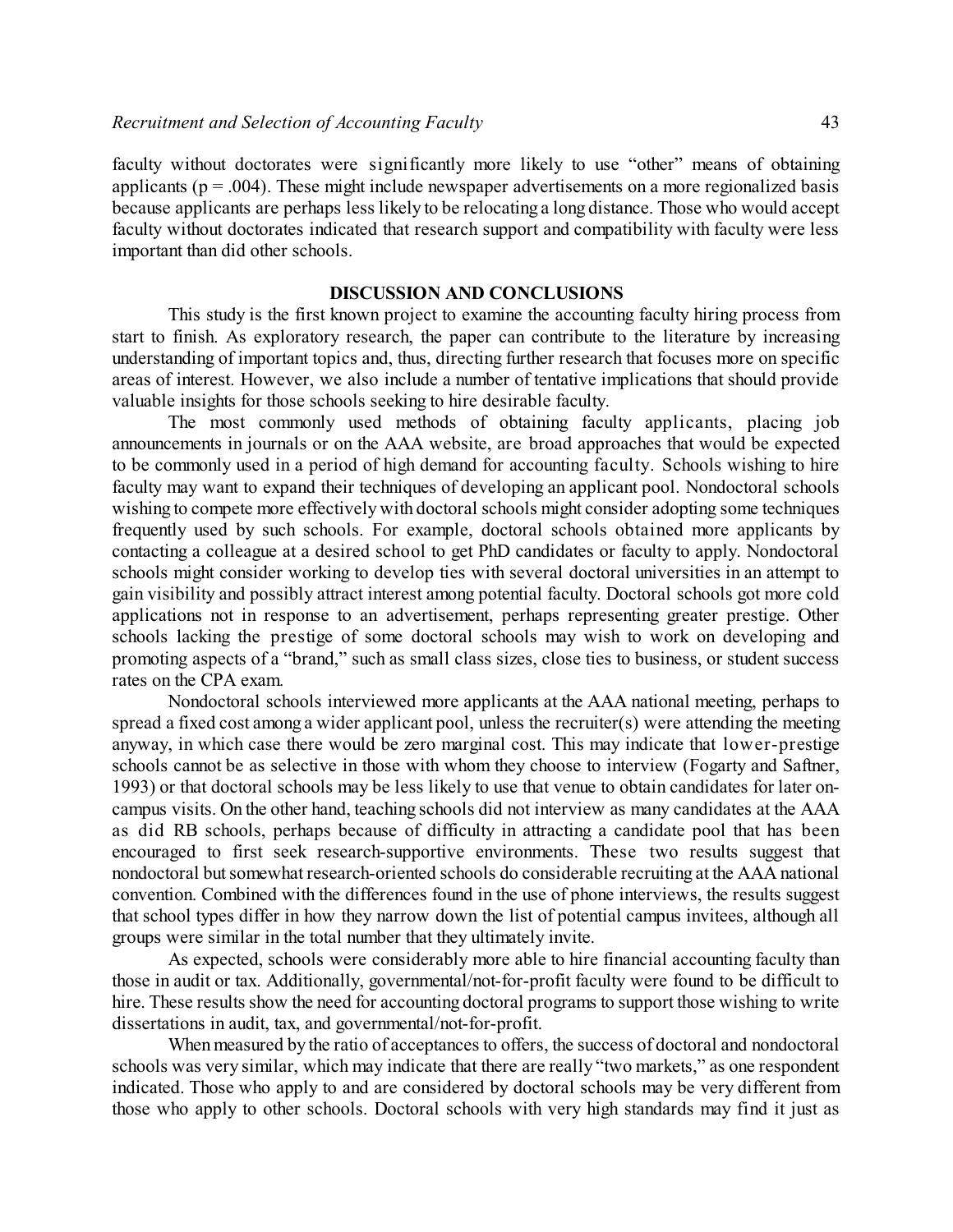difficult to hire the faculty they want as do other schools. Doctoral schools brought more candidates to campus but did not enjoy a greater offer to acceptance ratio, so they may have been very selective of those to whom they made offers or were more willing and able to spend money to bring candidates to campus. Similarly, RB schools had a lower acceptance to offer ratio and brought more candidates to campus than did teaching schools, perhaps as a result of RB schools' greater emphasis on research potential.

Differences were noted between administrators' perceived success factors and those stated by candidates accepting accounting faculty positions in Hunt et al. (2009). The considerably higher importance placed on base salary for nondoctoral schools than in Hunt et al. (2009) may indicate overweighting of that factor by such schools in the current study. Also, direct research support (such as research databases and funding for travel to meetings) for nondoctoralschools was viewed as less important in the current study than in Hunt et al. (2009). This may indicate underweighting the importance of such support by nondoctoral respondents in the current study. Teaching load was perceived as considerably less important by nondoctoral schools than doctoral schools in the current study, but was the most important factor for nondoctoral schools in Hunt et al. (2009). This may indicate that nondoctoral schools in the current study are underweighting teaching load. If nondoctoral schools are underweighting teaching load and overweighting salaries, reducing teaching load may be more effective than raising salaries for such schools. Reducing teaching load could be offset by increasing class sizes for a gain in hiring with limited extra cost. Online classes may provide a way to accomplish this.<sup>13</sup>

With the exceptions noted above, the results are similar to those in Hunt et al.'s (2009) study of candidates' factors ofimportance in accepting a position. This consistency provides evidence that university administrators generally are able to identify important factors in applicants' job selection decisions, in addition to providing some validation for our results.

The findings that reputation of the school was more important for doctoral schools and location was less important may imply that those who want a prestigious school are less concerned with its location, possibly due to greater likelihood of leaving for another school after a few years. Teaching load and research support were perceived as considerably more important for success by doctoral schools. These factors will tend to affect research success, which in turn affects faculty marketability, which is important if such faculty have greater turnover intentions.

Base salary was perceived as the most important factor leading to lack of success in hiring preferred faculty for nondoctoral schools and was considerably more important for this group than for doctoral schools, which may indicate greater variance of salaries among nondoctoral than doctoral schools. Salary may be less important for doctoral schools if they tend to provide significant raises for publishing. It is also possible that salary for accounting candidates is of greatest importance at the extremes. Once a school is "in the ballpark," perhaps smaller increments do not matter as much as other factors due to the decreasing marginal utility of money, especially considering the respectable salary levels suggested by current AACSB averages (AACSB, 2014). This view is supported in that base salary only ranked seventh among success factors in both the

<sup>&</sup>lt;sup>13</sup>This suggestion might be more appropriate for RB schools, since our results show that class size was relatively more important for teaching schools. The class size result could be due to the realization that candidates project a heavier teaching/service workload at such schools, while also expecting to have to publish some. Alternatively, those who truly value teaching strongly over research may find that smaller class sizes enhance their experience.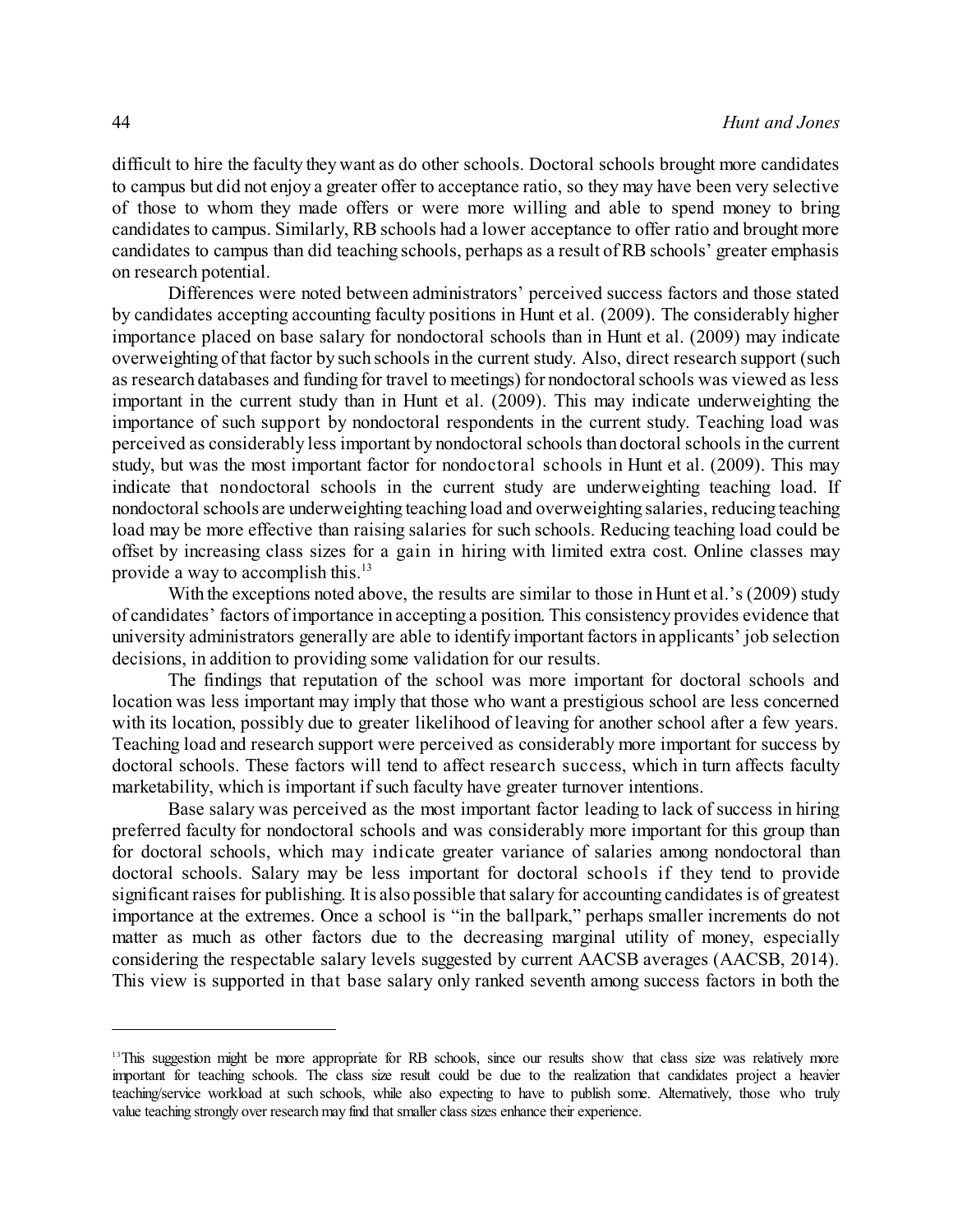current study and in Hunt et al. (2009) for those going to doctoral schools. Respondent complaints about the poor quality and small size of the applicant pool and the high salary requirements of applicants appear to be interrelated in that schools offering low salaries may find few applicants willing to meet with them, and these few may be less qualified than the school desires. Hunt et al. (2009) indicated that, in the strong seller's market, applicants were becoming more selective in choosing schools with which to interview.

Some items of importance to success or failure, such as location, cannot be changed and many others, such as reputation, salary, and research support, may be difficult to change quickly. However, as Fogarty and Hogan (2013) noted, some aspects can be altered in the short run to increase recruiting success. Earlier research (Hunt et al., 2009; Eaton and Hunt, 2002) suggested that resource-strapped schools might enjoy some hiring success by emphasizing compatibility with faculty and focusing on making prospective faculty feel welcome. While unlikely to fully compensate for a school's inability to pay market salaries, such actions may represent the best chance for schools lacking financial resources. Teaching schools' being less likely than RB schools to raise salaries implies that they may be well-advised to seek other ways to distinguish themselves from competitors. A similar argument might apply to doctoral schools of varying reputations, since this group rated reputation as the most important factor in hiring failure.

Schools might consider having new faculty fill out a survey such as ours. This could help to identify particularly positive features of the schools that could lead to future hiring success, as suggested by Verhaegen (2005).

Schools' rating fewer items as important for failure than success in hiring suggests that administrators may be relying on a small number of reasons provided by applicants who rejected the positions. An alternative explanation is that some schools may blame their hiring difficulties on lack of money simply because accounting faculty salaries are currently a very salient issue, and may, therefore, fail to focus on a broader range of issues. The most common steps schools took to improve their chances of hiring desirable tenure-track facultymembers, improving salary offers and cutting teaching loads, are consistent with the perception that money concerns may have led to lack of success in hiring. Nondoctoral schools may overweight money issues in the factors considered important for success, as evidenced by their perceiving considerably fewer items to be important to those accepting positions than did those at doctoral schools.

The very similar results found in examining research questions by the teaching/RB dichotomy to those obtained using the doctoral/nondoctoral breakdown provides evidence that most of the comments in this section relating to factors ofsuccess or failure for doctoral/nondoctoral also have implications for teaching/RB schools. Many "balanced" schools may have more in common with more heavily research-oriented schools than they realize.

On the other hand, differences in methods of attracting applicants and in number of interviews between doctoral/nondoctoral and teaching/RB may demonstrate the prestige advantage that doctoral schools have over the average RB school. Teaching schools' lower use of the AAA for interviewing at the national convention or for posting job announcements on its website may reflect a belief that these techniques are more appropriate for more research-oriented schools. The AAA may wish to consider how it can help teaching-oriented schools in their recruiting.

Several universities are offering "Bridge Programs" to enable individuals with PhDs in a variety of areas to receive limited training in accounting and then apply for accounting faculty positions. This is supported by Marshall et al. (2006), who suggest that critical thinking and research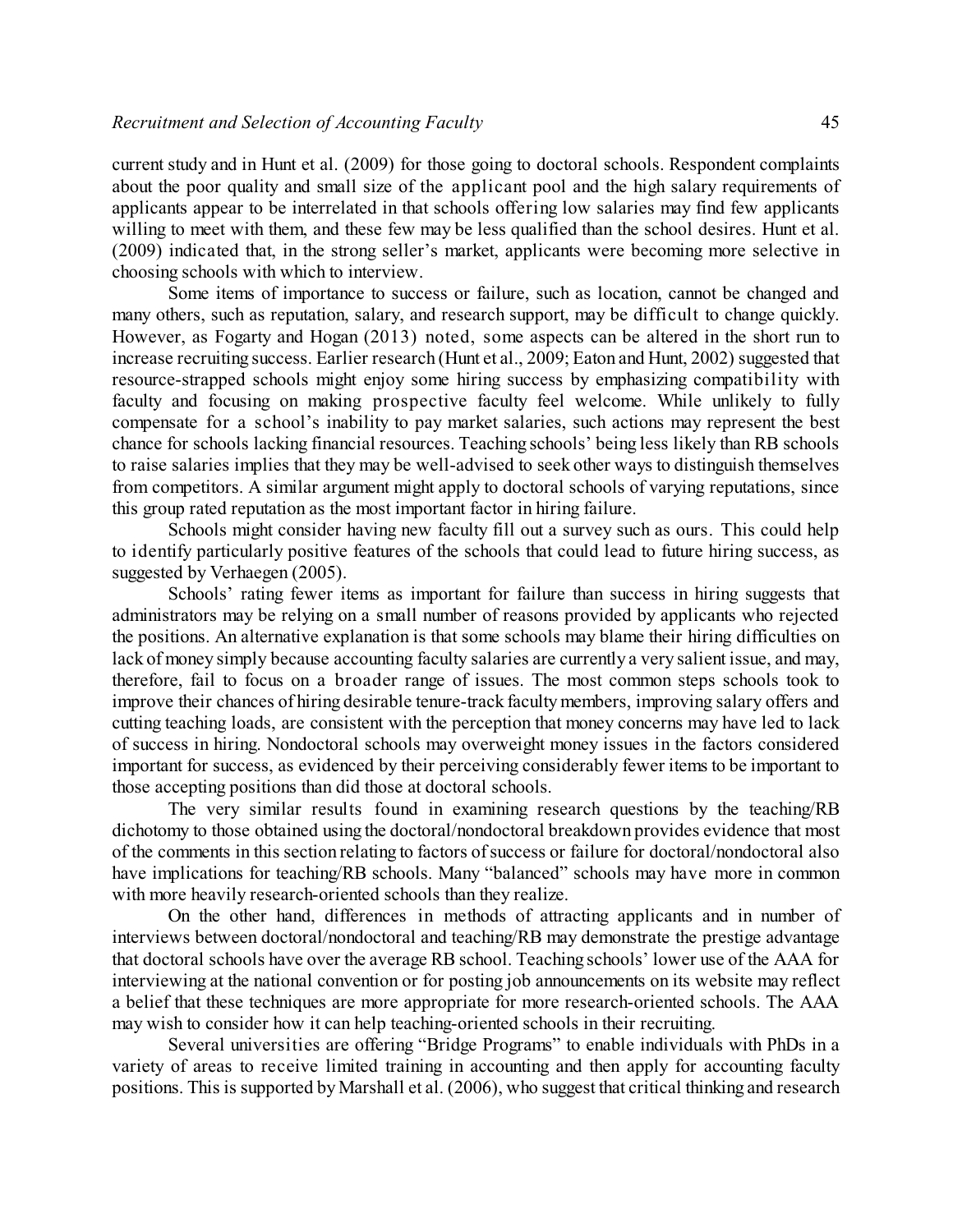skills obtained in one area ofspecialization can be transferred to the accounting area. Schools having difficulty hiring new accounting PhDs due to salary requirements may wish to consider this option. Another possibility, raised by a few respondents, was to send top masters' students to doctoral programs in an attempt to "grow their own" PhDs. This could also be done with instructors. Parttime programs such as that at Kennesaw State may enable such faculty to teach at their employer school during the school year, thus not damaging the school's ability to offer courses. Such an approach might be especially fruitful in areas such as tax and auditing.

The general lack of differences between public and private schools may indicate that this distinction is not an effective proxy for resources and prestige. While there are a small number of highly prestigious private schools with significant resources, a much greater number of quality private schools with less national prestige may have either comparatively fewer resources, or a liberal arts focus in which the administration has not yet allocated sufficient resources to attract expensive business faculty. Therefore, the percentage of private schools with a meaningful faculty recruiting advantage over public schools may be relatively small.

Recent AACSB changes may assist schools in hiring. The 2013 change (AACSB, 2013a) in its accreditation standards allowing schools to have a certain percentage of "Practicing Academic" faculty may make some experienced faculty more marketable. These individuals may do considerable consulting to obtain first-hand experience with practical accounting issues, while performing limited amounts of traditional intellectual contributions, such as publishing journal articles. Such faculty might have had a hard time relocating in the past due to their limited research output. Schools may be more interested in recruiting such faculty in the future. Recent practical experience has been found to be an important factor in students' perceived quality of accounting faculty (Mounce et al., 2004). Of course, recruiting more experienced faculty is a zero sum game for schools as a whole and is not sustainable, but may help certain schools hire desirable faculty in the short run. It has been suggested that the 2013 accreditation standards may make it easier for non-US schools, with perhaps fewer doctorally qualified faculty, to become AACSB accredited.

The fact that the great majority of schools required doctorates of new tenure-track faculty may imply that many non AACSB accredited schools plan to seek such accreditation in the future. On the other hand, a small percentage of respondents indicated that they did not require doctorates for tenure-track faculty. Some schools may decide that if they are currently recognized for the teaching ability of their accounting faculty and the placement of their students, they can achieve their goals without AACSB accreditation (and without the high-priced terminally-qualified faculty which it requires). This could have enabled themto hire more efficiently (greater acceptance to offer ratio and using different techniques than other schools).

## **LIMITATIONS AND FUTURE RESEARCH**

The current research should be considered in light of its limitations. First, some of the information we obtained was based on administrators' perceptions of job applicants' factors of importance in accepting or rejecting a position. It is possible that these perceptions are incorrect. However, understanding such perceptions is valuable, since perceptions may lead to actions. Second, in performing exploratory research, we put more questions into the survey than many potential respondents were willing to take the time required to answer. Certain portions of the survey somewhat taxed respondents' memories and required estimates, e.g., the number of applications received by various methods. This challenge, combined with the length of the survey, may have caused some to drop out. However, excluding those who dropped upon encountering that section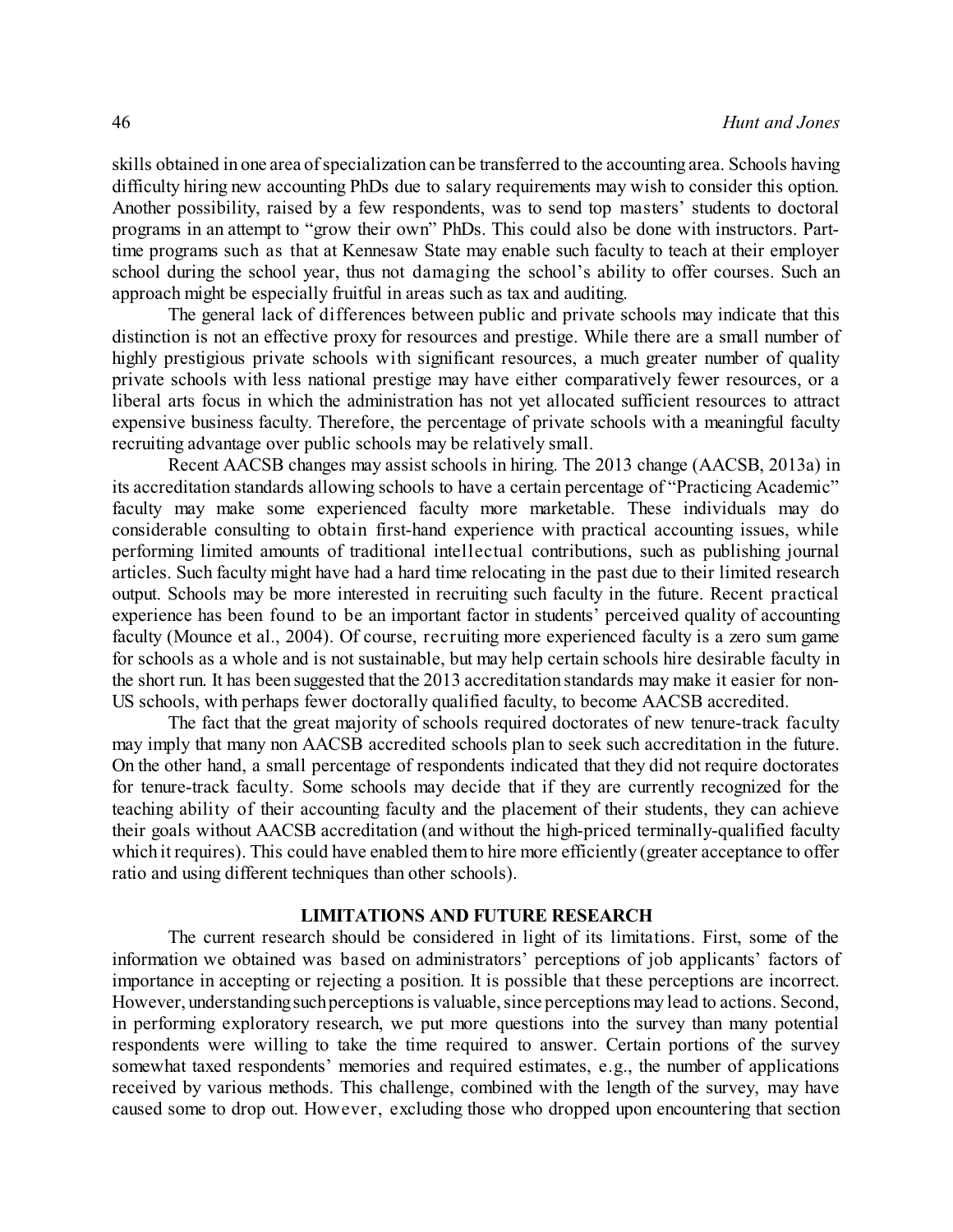of the survey did not appear to change the demographic composition of the remaining group. Thus we believe the respondents are reasonably representative of the population.

Our assertions about whether factors appear to be over- or underweighted are based on qualitative comparisons with prior research (Hunt et al., 2009) rather than upon statistical inferences from comparing recruiter vs. candidate perceptions on the same position. We believe this latter limitation is somewhat mitigated by the two studies' being conducted during similar prevailing conditions of limited supply.

An additional limitation is that the number of doctoral schools responding is fairly low. The small number of doctoral schools may have resulted in a lack of power, which could have mitigated against finding more significant differences between doctoral and nondoctoral schools. However, the number of schools that offer doctoral degrees with a concentration in accounting is small (91) in relation to the total population of schools offering accounting programs. The percentage of doctoral schools in the sample actually approximates the percentage of doctoral schools to total schools in the U.S. Further analysis determined that the percentage of respondents from "Top 25" doctoral schools was slightly greater than that of total US doctoral programs. Thus, we have considerable evidence that doctoral school respondents are representative of the population of doctoral schools. Analyses of teaching vs. RB schools produced generally similar results to those obtained by using the doctoral/nondoctoral dichotomy, with much larger numbers of respondents in the smaller group. This provides additional support for our findings.

The much greater number of negative comments than positive comments about the recruiting process may indicate that individuals from schools that were dissatisfied with the hiring process were more likely to respond to the survey. We have no way of knowing if this is true. However, one might expect that in a very difficult market for hiring accounting faculty, more schools would be displeased than pleased with various aspects of the process.

Another limitation is that we surveyed only US schools. This makes drawing global implications about accounting faculty recruiting more difficult. Future research could examine international differences in methods of attracting and selecting candidates.

Future research could determine if schools take different approaches in attracting new PhDs vs. enticing faculty members away from other schools or if they believe different factors may affect success or failure in hiring these different groups of faculty. Research also might examine the issue of whether faculty were expected to teach in more than one area, such as auditing/systems or financial/governmental.

Future research could attempt to determine the relative quality of applicants attracted by different techniques. Some methods may attract a number of unqualified applicants while others may attract a much smaller, but higher-quality, pool of applicants.

#### **REFERENCES**

American Accounting Association. 2005. Report of The AAA/AAPLG Ad Hoc Committee to Assess the Supply and Demand for Accounting PhDs. Available at [www2.aaahq.org/about/](http://www2.aaahq.org/about/reports/FINAL_PhD_Report.pdf) [reports/FINAL\\_PhD\\_Report.pdf](http://www2.aaahq.org/about/reports/FINAL_PhD_Report.pdf).

\_\_\_\_\_\_\_. 2011. Sign posted at Career Center at AAA national meeting, Denver, CO.

\_\_\_\_\_\_\_. 2012. Phone conversation with AAA representative, 11/12/12.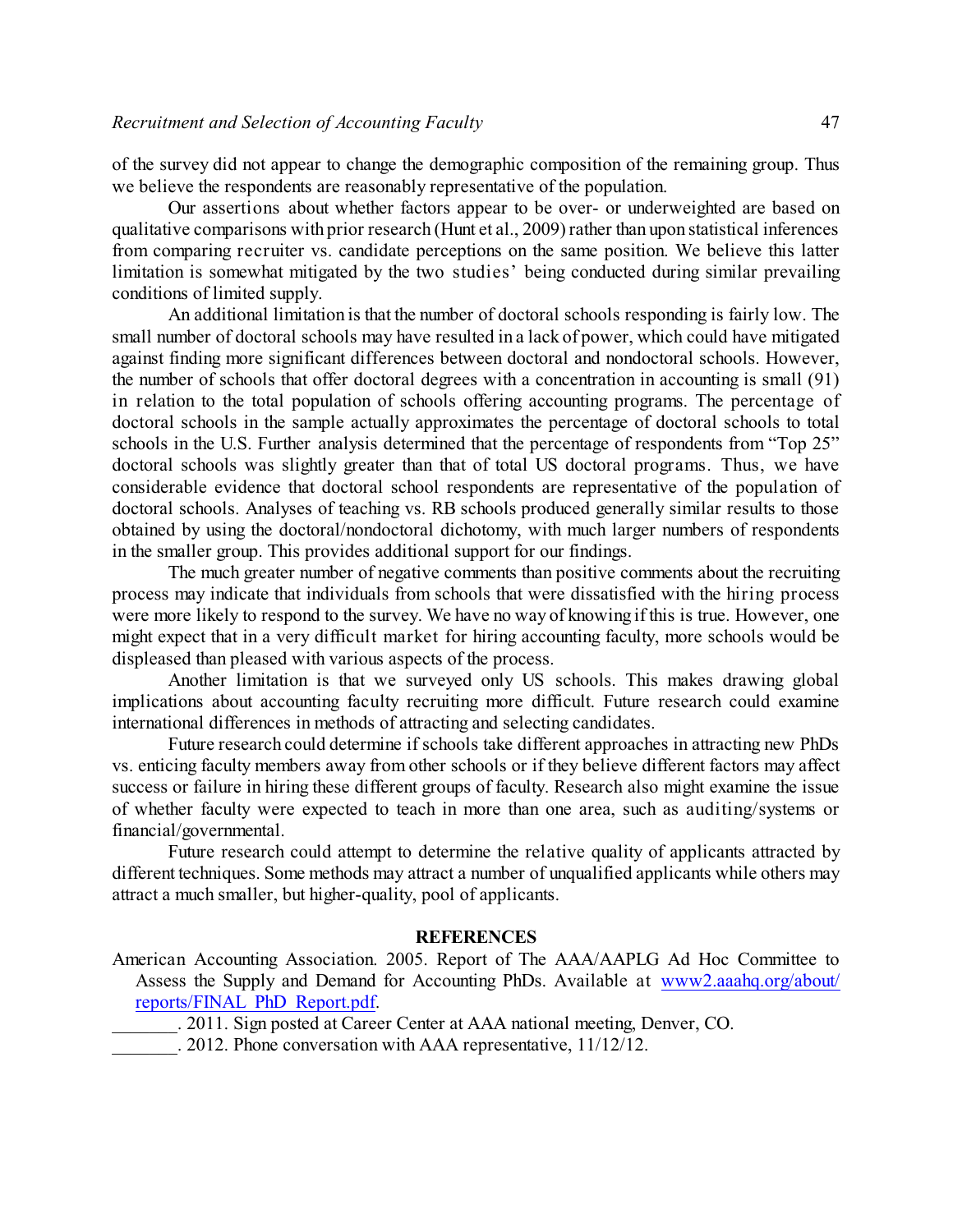- Association to Advance Collegiate Schools of Business (AACSB) International Doctoral Faculty Commission. 2012. *2013-2014 Salary Survey Reports*. (St. Louis, MO: AACSB). Obtained at [www.aacsb.edu/en/publications/datareports/global-salary-survey-report.aspx,](http://www.aacsb.edu/en/publications/datareports/global-salary-survey-report.aspx) access date October 5, 2014.
- \_\_\_\_\_\_\_. 2013a 2013 Business Accreditation Standards, Obtained at: [www.aacsb.edu/en/](http://www.aacsb.edu/en/accreditation/standards/2013-business/Academic%20and%20Professional%20Engagement%20Standards/standard15.aspx) [accreditation/standards/2013-business/Academic%20and%20Professional%20Engagement%20](http://www.aacsb.edu/en/accreditation/standards/2013-business/Academic%20and%20Professional%20Engagement%20Standards/standard15.aspx) [Standards/standard15.aspx](http://www.aacsb.edu/en/accreditation/standards/2013-business/Academic%20and%20Professional%20Engagement%20Standards/standard15.aspx).

. 2013b. Obtained at <http://www.aacsb.edu/en/knowledge/data/datadirect/> (available only through AACSB member login).

- Ballas, A., and V. Theoharakis. 2003. Exploring Diversity in Accounting through Faculty Journal Perceptions. *Contemporary Accounting Research* (Vol. 20, No. 4) 619-644.
- Barber, A. E. 1998. *Recruiting Employees: Individual and Organizational Perspectives.*(Thousand Oaks, CA: Sage).
- Bazley, J., and L. Nikolai. 1975. A Comparison of Published Accounting Research and Qualities of Accounting Faculties and Doctoral Programs. *The Accounting Review* (Vol. 50, No. 3) 605- 609.
- Beattie, V., and S. J. Smith. 2012. Today's PhD Students-Is There a Future Generation of Accounting Academics or are They a Dying Breed? A UK Perspective. *ICAS.*
- Bedeian, A. G., and H. S. Feild. 1980. Academic Stratification in Graduate Management Programs: Departmental Prestige and Faculty Hiring Patterns. *Journal of Management* (Vol. 6, No. 2) 99-115.
- Belt, J. A., and J. G. P. Paolillo. 1982. The Influence of Corporate Image and Specificity of Candidate Qualifications on Response to Recruitment Advertisement. *Journal of Management* (Vol. 8, No. 1) 105-112.
- Blau, P. M. 1974. Recruiting Faculty and Students. *Sociology of Education* (Vol. 47, No. 1) 93-113.
- Breaugh, J. A., and R. B. Mann. 1984. Recruiting Source Effects: A Test of Two Alternative Explanations. *Journal of Occupational Psychology* (Vol. 57, No. 4) 261-267.
- \_\_\_\_\_\_\_, and M. Starke. 2000. Research on Employee Recruitment: So Many Studies, So Many Remaining Questions. *Journal of Management* (Vol. 26, No. 3) 405-434.
- Burke, D. L. 1988. *A New Academic Marketplace.* (Westport, CT: Greenwood Press, Inc.).
- Burney, L., and S. K. Widener. 2007. Strategic Performance Measurement Systems, Job Relevant Information, and Managerial Behavioral Responses-Role Stress and Performance. *Behavioral Research in Accounting* (Vol. 19) 43-69.
- Cable, D. M., and D. B. Turban. 2003. The Value of Organizational Reputation in the Recruitment Context: A Brand-Equity Perspective. *Journal of Applied Social Psychology* (Vol. 3, No. 11) 2244-2266.
- Cappeletto, G. 2010. Challenges Facing Accounting Education in Australia. (Melbourne: Accounting and Finance Association of Australia and New Zealand).
- Chapman, D. S., K. L. Uggerslev, S. A. Carroll, K. A. Piasentin, and D. A. Jones. 2005. Applicant Attraction to Organizations and Job Choice: A Meta-analytic Review of the Correlates of Recruiting Outcomes. *Journal of Applied Psychology* (Vol. 90, No. 5) 928-944.
- Collins, C. J., and C. K. Stevens. 2002. The Relationship Between Early Recruitment-Related Activities and the Application Decisions of New Labor-market Entrants: A Brand Equity Approach to Recruitment. *Journal of Applied Psychology* (Vol. 86, No. 6) 1121-1133.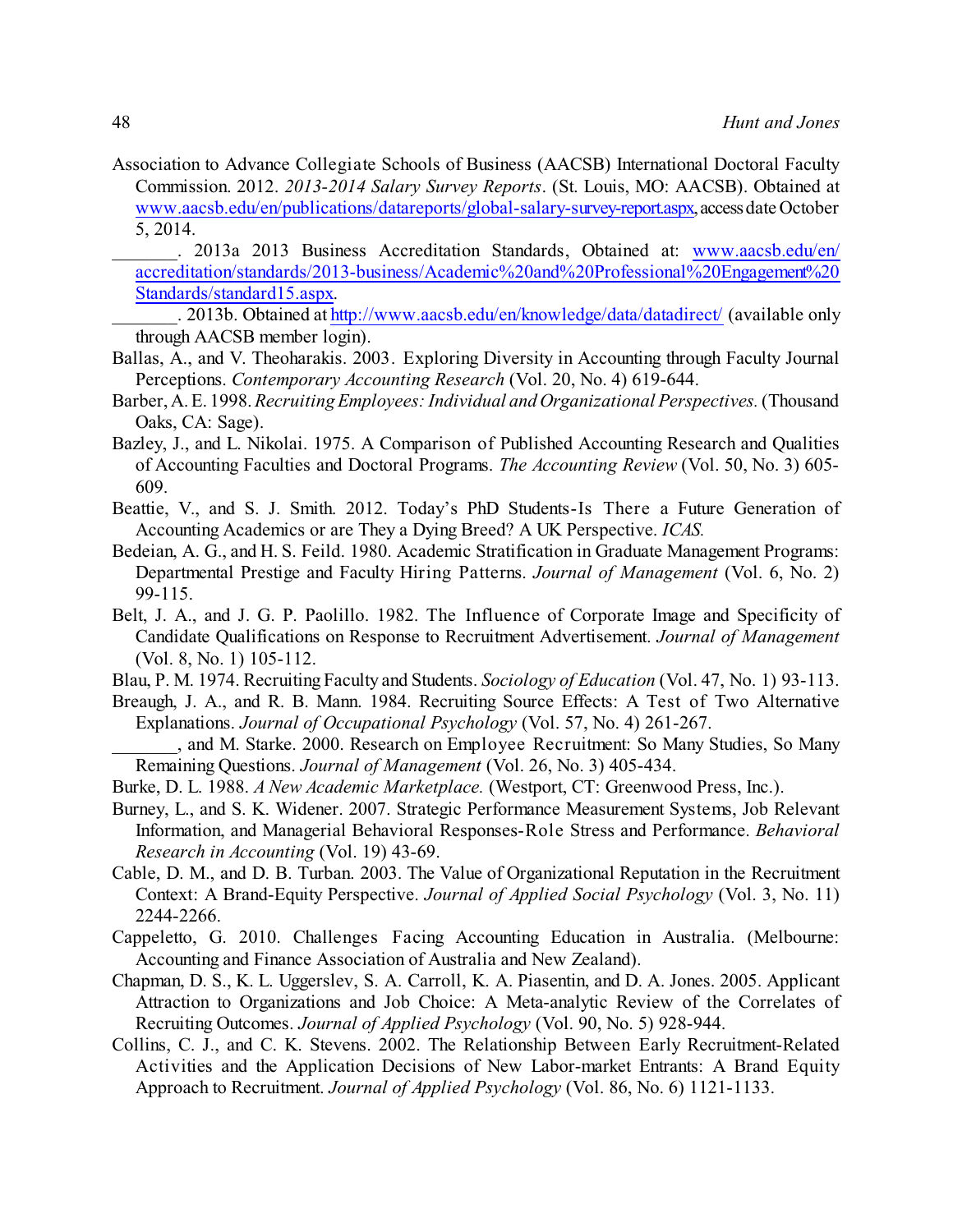- DiMaggio, P. J., and W. W. Powell. 1983. The Iron Cage Revisited: Institutional Isomorphism and Collective Rationality in Organizational Fields. *American Sociological Review* (Vol. 48, No. 2) 147-160.
- Dutton, J. E., J. M. Dukerich, and C. V. Harquail. 1994. Organizational Image and Member Identification. *Administrative Science Quarterly* (Vol. 39, No. 2) 239-263.
- Eaton, T. V., and S. C. Hunt. 2002. Job Search and Selection by Academic Accountants: New and Relocating Faculty*. Journal of Accounting Education* (Vol. 85, No. 2) 67–84.
	- \_\_\_\_\_\_\_, and J. R. Nofsinger. 2000. The New and Relocating Finance Faculty Market: Factors Affecting Job Selection. *Financial Practice and Education* (Vol. 19, No. 1) 99–110.
- Fleischman, G. M., S. Valentine, and D. W. Finn. 2007. Ethical Reasoning and Equitable Relief. *Behavioral Research in Accounting* (Vol. 19) 107-132.
- Fogarty, T. J., and B. Hogan. 2013. An Empirical Analysis of Faculty Recruiting by Non-Doctoral Programs in Accounting. *Global Perspectives on Accounting Education* (Vol. 10) 17-41.
	- \_\_\_\_\_\_\_, and A. D. Holder. 2012. Exploring Accounting Doctoral Program Decline: Variation and Search for Antecedents. *Issues in Accounting Education* (Vol. 27, No. 2) 373-398.
	- \_\_\_\_\_\_\_, and G. Markarian. 2007. An Empirical Assessment of the Rise and Fall of Academic Accountingas anAcademic Discipline. *IssuesinAccounting Education* (Vol. 22, No. 2) 137-161.
	- \_\_\_\_\_\_\_, and D. V. Saftner. 1993. Academic Department Prestige: A New Measure Based on the Doctoral Student Labor Market. *Research in Higher Education* (Vol. 34, No. 4) 427-449.
	- \_\_\_\_\_\_\_, D. V. Saftner, and J. R. Hasselback. 2011. Knowing One's Place: The Distribution of New Accounting Academics into a Segmented Labor Market. *Journal of Accounting Education* (Vol. 29) 89-99.
- Gatewood, R. D., M. A. Gowan, and G. J. Lautenschlager. 1993. Corporate Image, Recruitment Image, and Initial Job Choice Decisions. *Academy of Management Journal* (Vol. 36, No. 2) 414- 427.
- Glover, S. M., D. F. Prawitt, and D. A. Wood. 2006. Publication Records of Faculty Promoted at the Top 75 Accounting Research Programs. *Issues in Accounting Education* (Vol. 21, No. 3) 195-218.
- Hasselback, J. 2010. *Accounting Faculty Directory 2010-2011*. (Englewood Cliffs, NJ: Prentice-Hall).
	- \_\_\_\_\_\_\_. 2012. *Accounting Faculty Directory 2012-2013*. (Englewood Cliffs, NJ: Prentice-Hall).
- Holland, R. G., and C. E. Arrington. 1987. Issues Influencing the Decision of Accounting Faculty to Relocate. *Issues in Accounting Education* (Vol. 2, No. 1) 491-500.
- Hunt, S. C. 2004. Business Faculty Job Selection: Factors Affecting the Choice of an Initial Position. *Journal of Business and Management* (Vol. 10, No. 1) 61-90.
- \_\_\_\_\_\_\_, T. V. Eaton, and A. Reinstein. 2009. Accounting Faculty Job Search in a Seller's Market. *Issues in Accounting Education* (Vol. 24, No. 2) 157-186.
- Kida, T. E., and R. C. Mannino. 1980. Job Selection Criteria of Accounting Ph.D. Students and Faculty Members. *The Accounting Review* (Vol. 55, No. 1) 491-500.
- Lightbody, M. 2010. Exacerbating Staff Shortages and Student Dissatisfaction? The Impact of AACSB Accreditation on Faculty Recruitment in Australia. *Australasian Accounting Business and Finance Journal* (Vol. 4, No. 2) 3-18.
- Marsh, J. F., Jr., and F. P. Stafford. 1967. The Effects of Values on Pecuniary Behavior. *American Sociological Review* (Vol. 32, No. 5) 740-753.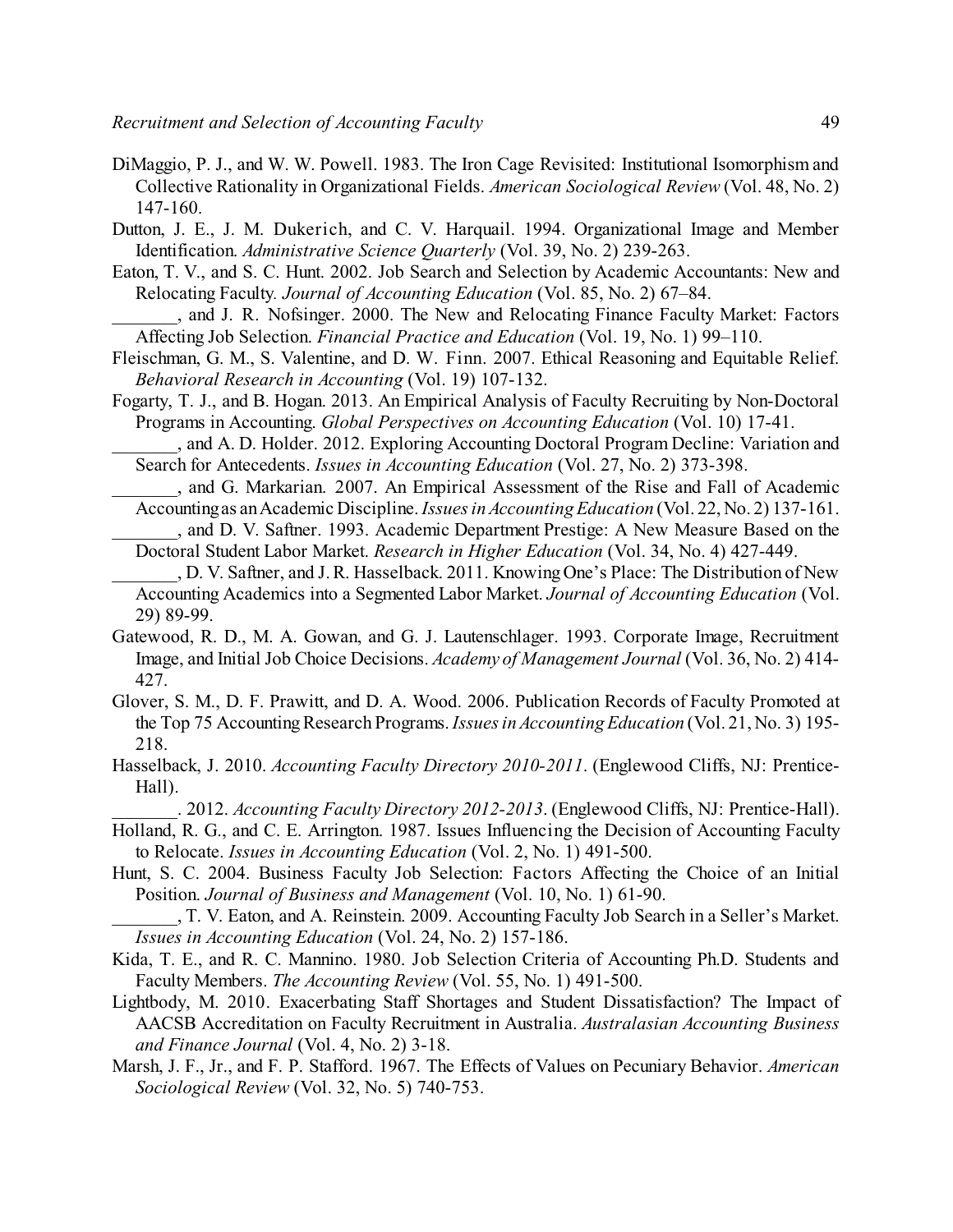- Marshall, P. D., R. F. Dombrowski, and R. M. Garner. 2006. An Examination of Alternative Sources of Doctoral Accounting Faculty. *Journal of Education for Business* (Vol. 82, No. 1) 44-48.
- Matier, M. W. 1991. Recruiting Faculty: Complementary Tales from Two Campuses. *Research in Higher Education* (Vol. 32, No. 1) 31-44.
- Medina, B. 2012. It's a Buyer's Market for Colleges Hiring Junior Faculty. *Chronicle of Higher Education* Jan. 8.
- Mounce, P. H., D. S. Mauldin, and R. L. Braun. 2004. The Importance of Relevant Practical Experience among Accounting Faculty: An Empirical Analysis of Students' Perceptions. *Issues in Accounting Education* (Vol. 19, No. 4) 399-411.
- Nikolai, L., and J. Bazley. 1977. An Analysis of the Organizational Interaction of Accounting Departments. *Academy of Management Journal* (Vol. 20, Vol. 4) 608-621.
- O'Reilly-Allen, M., and D. D. Wagaman. 2008. Help Wanted: Accounting PhDs. *Pennsylvania CPA Journal.* (Vol. 79, Vol. 3) 32-35.
- Ostrowski, B. 1986. First-time Accounting Faculty: The Job Search, Acceptance and Support Process. *Issues in Accounting Education* (Vol. 1, No. 1) 48-55.
- Perlman, B., and L. McCann. 1996. *Recruiting Good College Faculty: Practical Advice for a Successful Search*. (Bolton, MA: Anker Publishing Company, Inc.).
- Plumlee, R. D., S. J. Kachelmeier, S. A. Madeo, J. H. Pratt, and G. Krull. 2006. Assessing the Shortage of Accounting Faculty. *Issues in Accounting Education* (Vol. 21, No. 2) 113–125.
- Ruff, M., J. C. Thibodeau, and J. C. Bedard. 2009. A Profession's Response to a Looming Shortage: Closing the Gap in the Supply of Accounting Faculty. *Journal of Accountancy* (Vol. 207, No. 3) 36-41.
- Rynes, S. L. 1989. The Employment Interview as Recruitment Device. In R. W. Elder and G. R. Ferris (eds.), *The employment interview: Theory, research, and practice* (pp. 127-142). (Newbury Park, CA: Sage).
	- \_\_\_\_\_\_\_, 1991. Recruitment, Job Choice, and Post-hire Consequences: A Call for New Research Directions. In M. D. Dunnette and I. M. Hough (eds.), *Handbook of Industrial and* Organizational Psychology (2<sup>nd</sup> ed., vol. 2, 399-444), (Palo Alto, CA: Consulting Psychologists' Press).

\_\_\_\_\_\_\_, and D. M. Cable. 2003. Recruitment Research in the Twenty-first Century. In W. C. Borman, D. R. Ilgen, and R. J. Klimoski (eds.), *Handbook of Psychology (v. 12): Industrial and Organizational Psychology* (pp. 56-76). (Hoboken, NJ: Wiley).

- Swartz, J. E., T. A. Swartz, and P. Liang. 2007. Market Meltdown: Recruiting Qualified Business Faculty. *Journal of Education for Business* (Vol. 82, No. 6) 337-342.
- THES. 2009. Academics Fear PhD Quality is Slipping*. The Times Higher Education*. May 15.
- Trieschmann, J. S., A. R. Dennis, G. B. Northdraft, and A. W. Niemi. 2000. Serving Multiple Constituencies in the Business School: MBA Program Versus Research Performance. *Academy of Management Journal* (Vol. 43, No. 6)) 1130-1141.
- Turban, D. B., and D. M. Cable. 2003. FirmReputation and Applicant Pool Characteristics. *Journal of Organizational Behavior* (Vol. 24, No. 6) 733-751.
- Van Hoye, G., and F. Lievens. 2009. Tapping the Grapevine: A Closer Look at Word-of-Mouth as a Recruitment Source. *Journal of Applied Psychology* (Vol. 94, No. 2) 341-352.
- Verhaegen, P. 2005. Academic Talent: Quo Vadis? Recruitment and Retention of Faculty in European Business Schools. *Journal of Management Development* (Vol. 24, No. 9) 807-818.